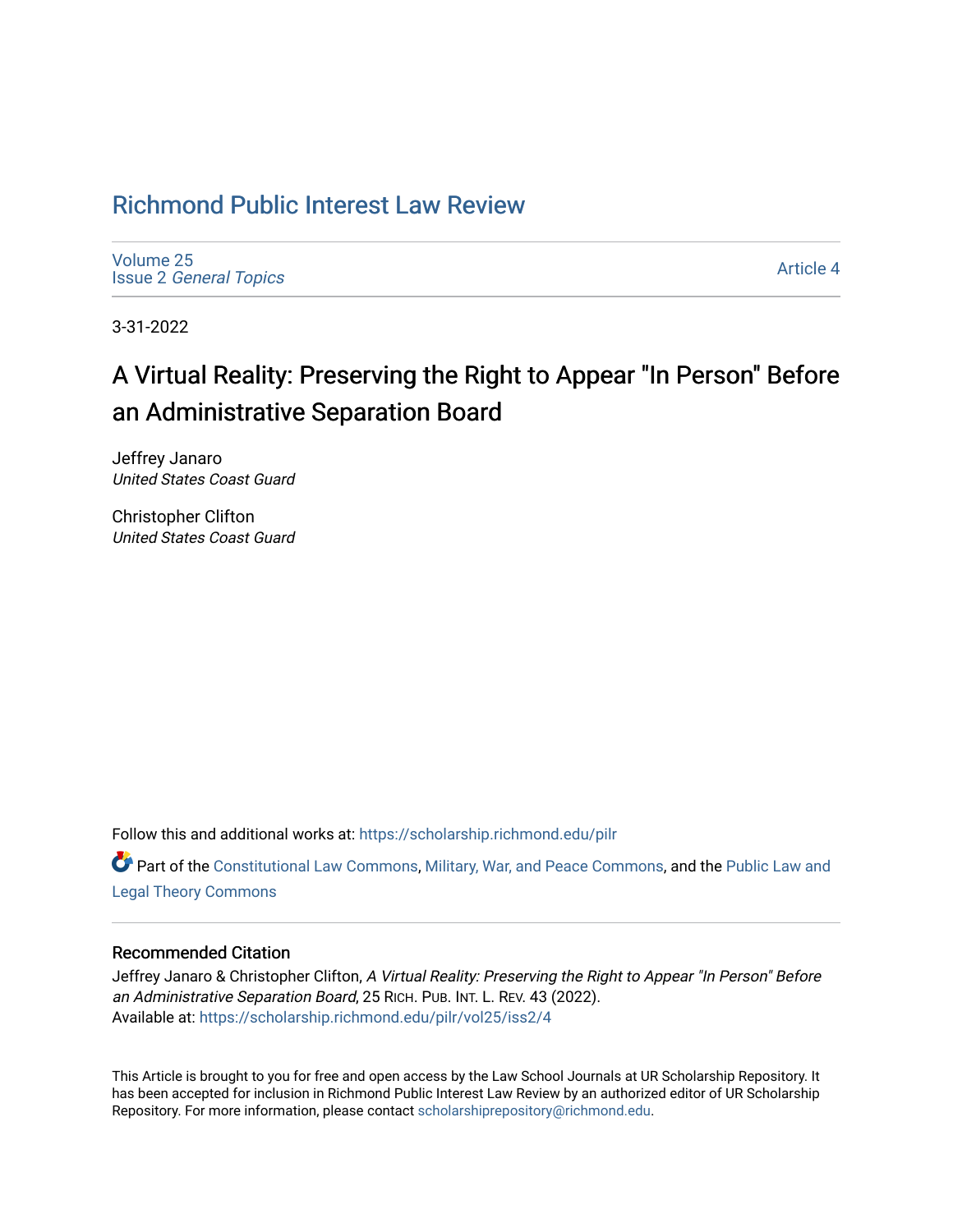# A VIRTUAL REALITY: PRESERVING THE RIGHT TO APPEAR "IN PERSON" BEFORE AN ADMINISTRATIVE SEPARATION BOARD

*Jeffrey Janaro\* & Christopher Clifton\*\**

<sup>\*</sup> Jeffrey Janaro, Commander, U.S. Coast Guard. MLA, 2018, Harvard University Extension School; J.D., 2017, The George Washington University Law School; MPA, 2009, Strayer University; BS, 2004, U.S. Coast Guard Academy. The author is the Chief of Defense Services in the Coast Guard's Office of Legal Assistance and Defense. The views expressed herein are his own and do not necessarily represent the views of the Coast Guard, the Department of Homeland Security, or any other component of the United States Government.

<sup>\*\*</sup> Christopher Clifton, J.D. Candidate, 2022, Georgetown University Law Center; MBA, 2019, New York University Stern School of Business; B.S. Operations Research and Computer Analysis, 2013, U.S. Coast Guard Academy. The author is a Lieutenant in the U.S. Coast Guard. The views expressed herein are his own and do not necessarily represent the views of the Coast Guard, the Department of Homeland Security, or any other component of the United States Government.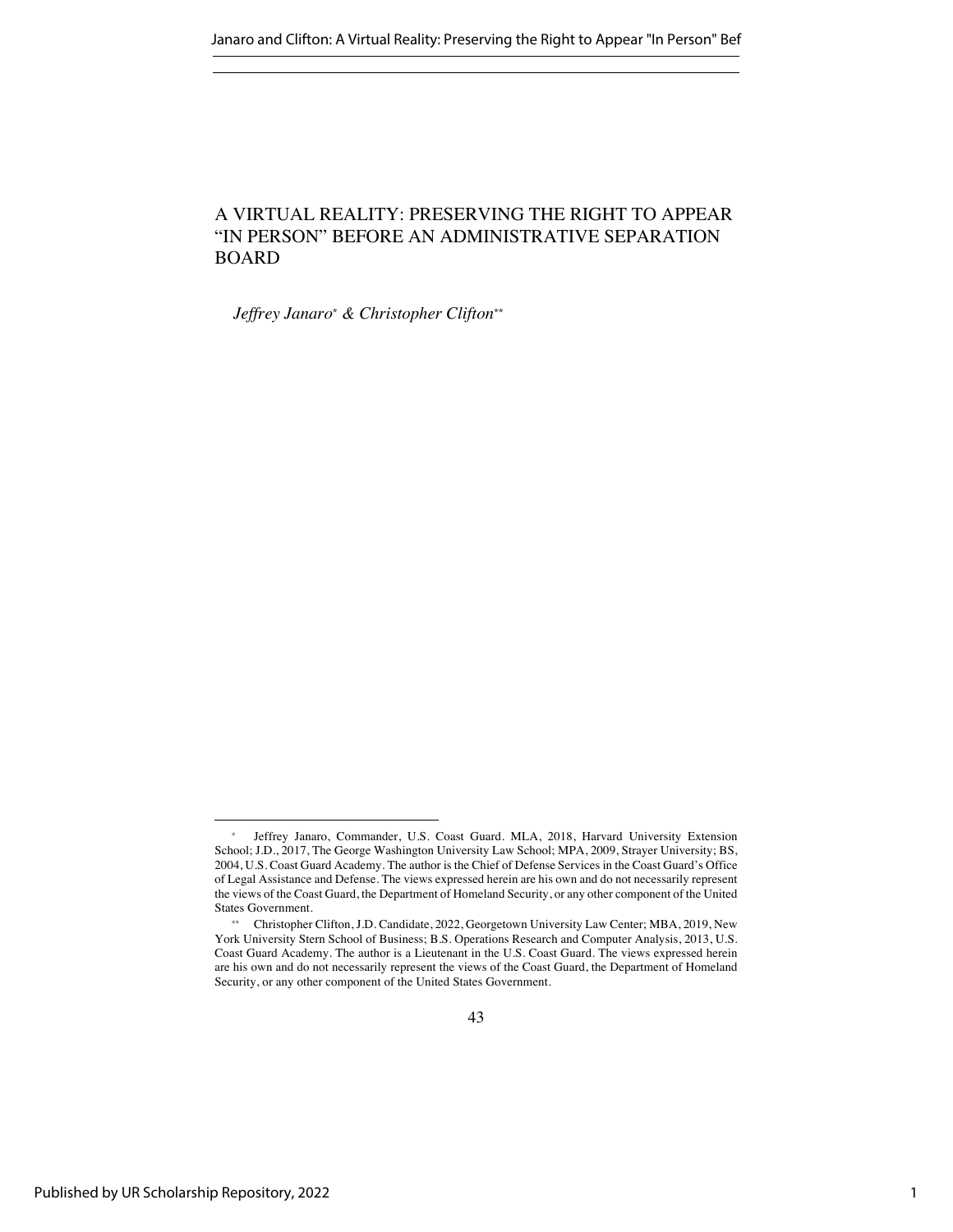### ABSTRACT

*Prior to the COVID-19 pandemic, courts and government agencies utilized video teleconference ("VTC") technology to conduct trials and hearings in limited settings. However, as the pandemic progressed, a number of these adjudicative bodies began to rely more heavily on VTC, and at least one military service sanctioned the use of VTC to conduct administrative separation proceedings. The administrative separation process is routinely used as an employment action to separate military members from an armed service. Due to its speed and efficiency, military commanders often elect to use the administrative separation process over the more rigorous court-martial procedure to effect good order and discipline. While military commanders are empowered with significant discretion to adjudicate misconduct within their ranks, military members receive fewer procedural due process rights at an administrative separation board compared to the rights afforded at courts-martial. This article argues that conducting separation proceedings entirely over VTC would violate a service member's due process rights when the member is subject to separation under other than honorable conditions. In particular, this article examines the origin and nature of military administrative separation proceedings, shedding light on Congress' historical emphasis that the proceedings be conducted "in person." This historical gloss, combined with the quasi-criminal nature and lifelong consequences of such proceedings, necessitates that service members be afforded the opportunity to be physically present when presenting their defense before an administrative separation board.*

#### **INTRODUCTION**

Imagine you are an enlisted member serving in the military and have been accused of a crime. Assume that because the evidence against you is mostly circumstantial, the military cannot bring charges against you. Nevertheless, you have been ordered to appear before an administrative separation board composed of three officers from your unit.<sup>1</sup> You are told during your appearance before the board that the government will bring witnesses to testify against you and present what physical evidence they have, but the rules of evidence that typically govern in a trial do not apply—meaning less reliable evidence, like hearsay, may be admitted.<sup>2</sup> If the board believes that it is more

<sup>&</sup>lt;sup>1</sup> An administrative separation board is typically composed of at least three commissioned officers, warrant officers, or non-commissioned or petty officers. *See* Major Latisha Irwin, *Justice in Enlisted Administrative Separations*, 225 MIL. L. REV. 35, 52 (2017).

<sup>2</sup> *See id.* at 53.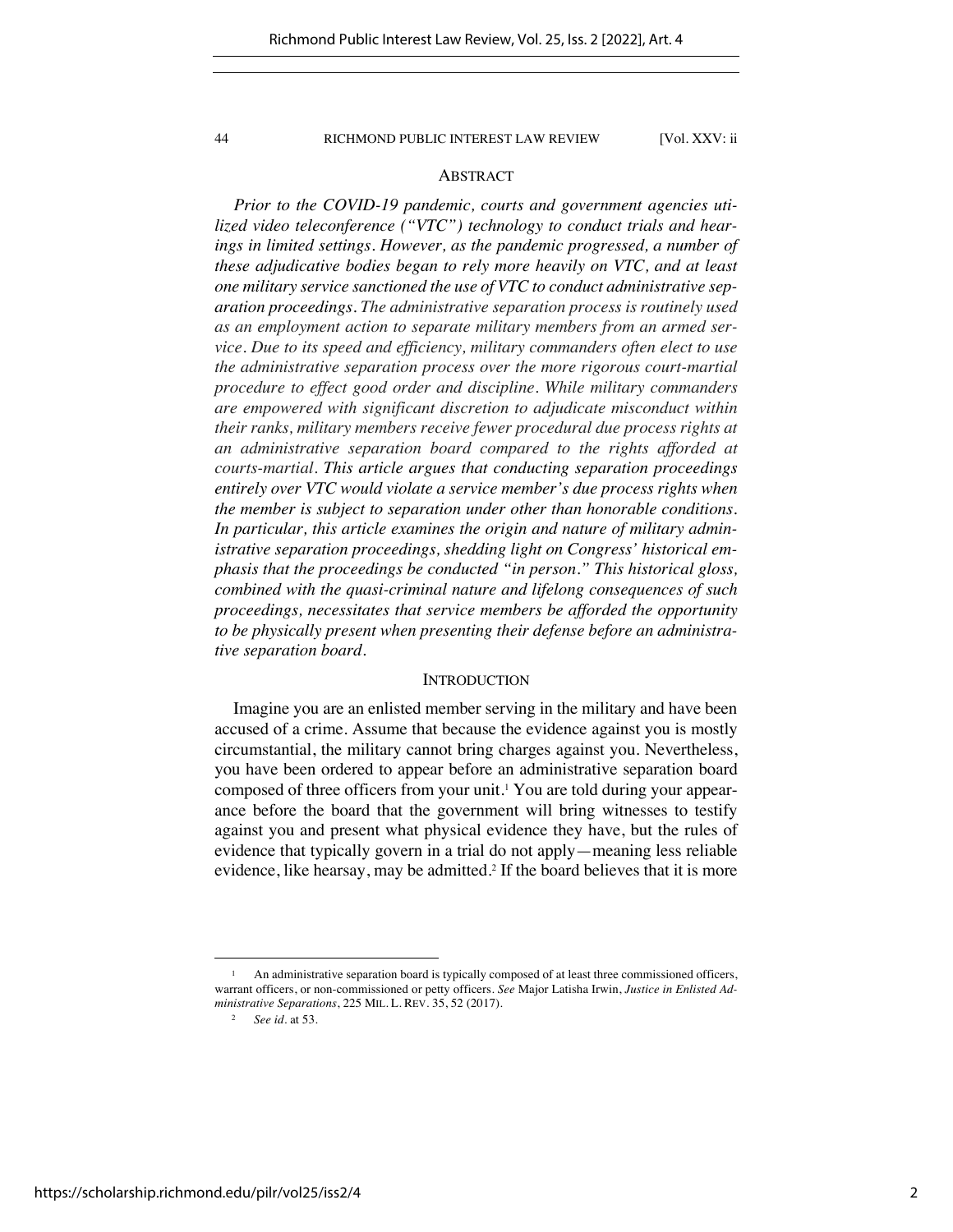likely than not that you committed this crime,<sup>3</sup> you will be separated<sup>4</sup> with an "other than honorable" discharge,<sup>5</sup> severely limiting your chances of future employment. There is one more catch: the entire separation board will be held over video teleconference ("VTC"). Despite the grave nature of this hearing, you will not have the opportunity to effectively examine physical evidence presented at the board, and you will not be in the same room as your assigned legal counsel. When you petition for an in-person hearing, you are told that your board will be conducted on VTC because it will be more "beneficial" to the government, although military regulations entitle you to an in-person hearing.

In the wake of COVID-19 and with an ever-increasing reliance on remote technology, the hypothetical situation described above has become a reality. The COVID-19 pandemic has spurred a historic use of remote technology in U.S. courts,  $6$  and at least one military service has sanctioned the use of VTC at administrative separation boards.<sup>7</sup> This article will examine the legal implications of using VTC technology in administrative separations. Section I of this article begins by describing how administrative separations have historically provided military commanders with a broad range of discretion to discharge service members with little oversight. Section II argues that due to Congress' historical emphasis on conducting in-person hearings and the quasi-criminal nature of such proceedings, holding a separation board completely over VTC violates the service member's due process rights. Finally, Section III contends that under the current scheme of Department of Defense ("DoD") and Coast Guard policies, authorizing the use of VTC at separation boards would violate the Administrative Procedure Act.

The evidence supporting the allegation must only be established by a preponderance of the evidence. *Id.*

<sup>4</sup> To separate from the military is to be discharged. Military discharges are either administrative or punitive in nature. This paper focuses on administrative discharges of service members stemming from administrative separation boards. The type of discharge a service member receives can affect their access to veteran benefits and their ability to be employed in the private or public sectors.

<sup>5</sup> A military member may receive one of five types of service characterizations upon discharge: honorable, general (under honorable conditions), other than honorable, bad conduct, or dishonorable. *Forms of Military Discharges,* VETERANS AUTH., https://va.org/forms-of-military-discharge/ (last visited Jan. 16, 2022). The latter two types of discharges may only be issued from a conviction at a court-martial, which is the military's process for bringing criminal charges against a service member for a violation of the Uniform Code of Military Justice ("UCMJ"). *Id.* However, a member may receive an "other than honorable" discharge for a number of different reasons. *Id.*

<sup>6</sup> *See, e.g.*, Erika Rickard, *How Courts Embraced Technology, Met the Pandemic Challenge, and Revolutionized Their Operations*, PEW CHARITABLE TRUSTS (Dec. 1, 2021), https://www.pewtrusts.org/en/research-and-analysis/reports/2021/12/how-courts-embraced-technologymet-the-pandemic-challenge-and-revolutionized-their-operations.

<sup>7</sup> *See infra* notes 63–64 and accompanying text. Additionally, the Army Review Boards Agency ("ARBA") is authorized to use VTC capabilities to conduct hearings. *Army Discharge Review Board*, U.S. ARMY, https://arba.army.pentagon.mil/adrb-app.html (last visited Jan. 16, 2022).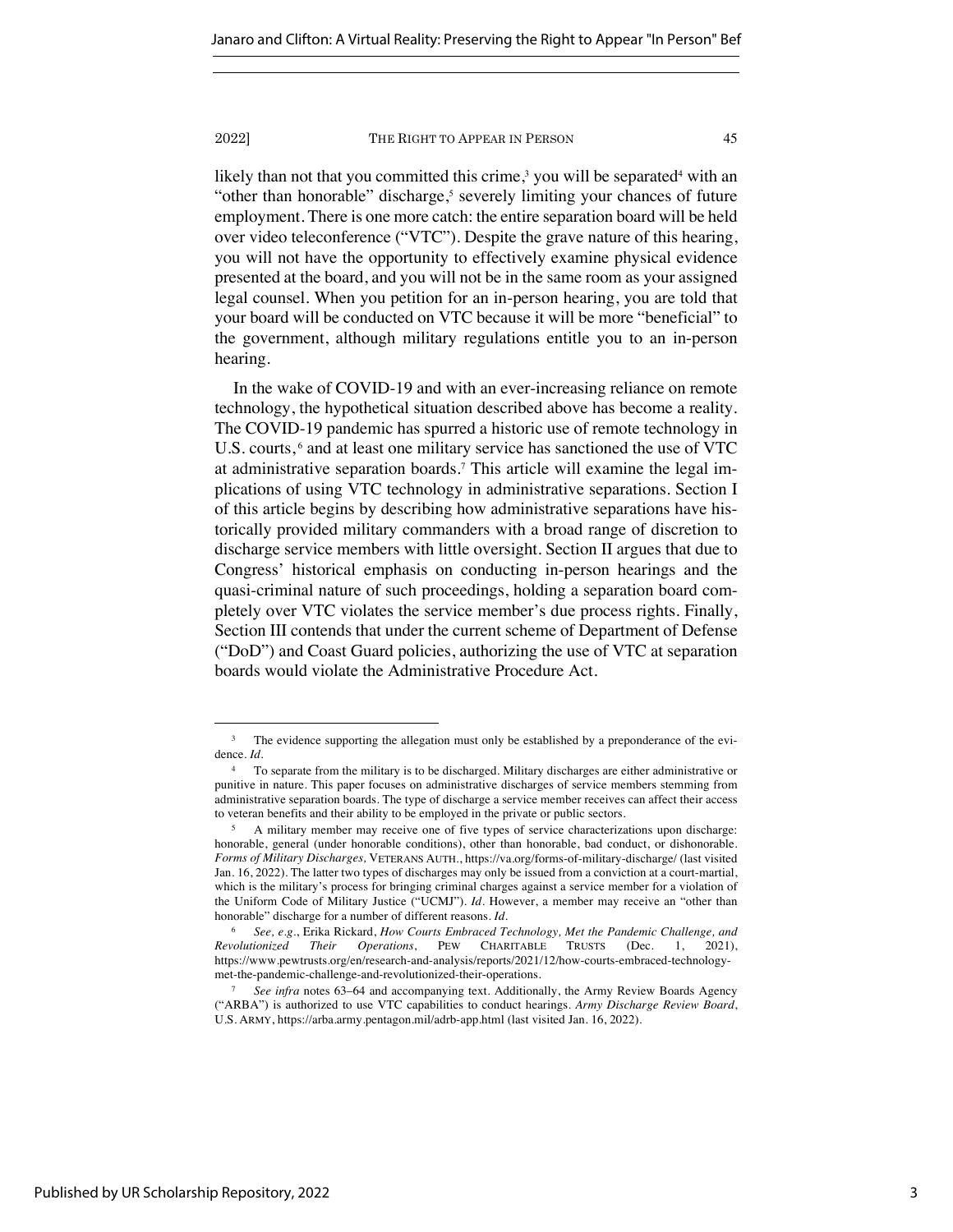## I. HISTORICAL USE OF ADMINISTRATIVE SEPARATIONS

The U.S. military has used administrative separations to discharge service members since the nation's founding. Even among the earliest provisions authorizing the use of administrative discharges, the Second Continental Congress attached certain procedural protections. For example, the 1776 Articles of War required field officers to provide a written record of discharge to any enlisted member who was administratively separated, and a member's service could only be characterized as dishonorable through a court-martial hearing.<sup>8</sup> It was not until the word "honorably" was included on administrative discharge forms in 1821 that the U.S. military began characterizing a member's service as part of an administrative separation. <sup>9</sup> Such a characterization was included when a commanding officer "certified that the soldier served honestly and faithfully."<sup>10</sup> Before then, no characterization of service was included on a service member's discharge paperwork.<sup>11</sup>

Throughout the nineteenth and early twentieth centuries, the use of administrative discharges varied across the armed forces. In 1916, the Army characterized a soldier's service as either "honorable" or "without specification."<sup>12</sup> The "without specification" characterization became known as a "blue discharge" because it was issued on blue paper.<sup>13</sup> The unique phrasing associated with a "blue discharge" was designed to avoid stigmatizing discharged service members who sought post-military service employment.<sup>14</sup> However, the blue discharge was only issued when some part of the member's record precluded "honorable" service, and it was disproportionately issued to African Americans.<sup>15</sup> Eventually, presenting a blue discharge to potential employers gave "the impression that there [was] something radically

<sup>8</sup> *See* ARTICLES OF WAR OF 1776, § III, art. 2. However, officers could not be administratively discharged for reasons of misconduct. ARTICLES OF WAR OF 1776, § XIV, art. 13; *see also* Captain Richard J. Bednar, *Discharge and Dismissal as Punishment in the Armed Forces*, 16 MIL. L. REV. 1, 5 (1962).

<sup>9</sup> *See Constitutional Rights of Military Personnel: Hearing Before the Subcomm. On Const. Rts. of the Comm. of the Judiciary*, 87th Cong. 8 (1962) (statement of Carlisle P. Runge, Assistant Sec'y of Def. for Manpower) [hereinafter *1962 Hearings*].

<sup>&</sup>lt;sup>10</sup> *Id.* (statement of Hon. Carlisle P. Runge, Assistant Sec'y of Def. for Manpower) (The word "honorably" was included on each discharge form, but the word was crossed out to designate service that was not honorable.).

<sup>11</sup> *Id.*

<sup>12</sup> *Id.*

<sup>13</sup> *Id.* The Navy and Marine Corps, however, characterized a member's discharge as "honorable," "under honorable conditions," or "undesirable."

<sup>14</sup> *Id.* at 9.

<sup>15</sup> For example, in World War I, although African Americans composed just 6.5% of the Army, they received over 22% of all "blue" discharges. Melanie Burney, *WWII Vet Wants Army to Upgrade Discriminatory Discharge to 'Honorable,' Nearly 75 Years After Expelling Him, PHILA. INQUIRER (May 3, 2019),* https://www.inquirer.com/news/pennsylvania/nelson-henry-army-blue-discharge-military-discharge-petition-20190503.html.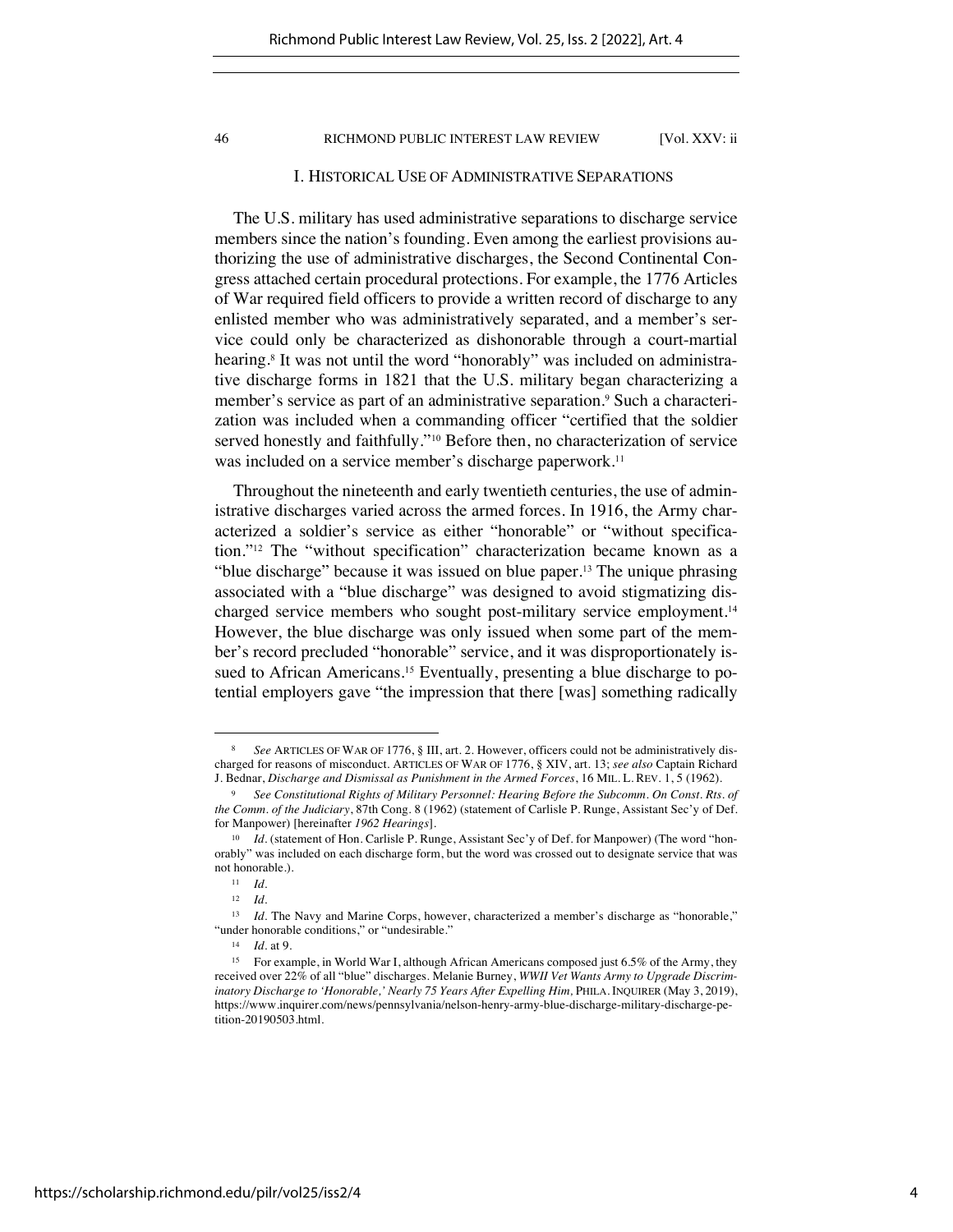wrong" with the veteran, simply because of the color of the paper they carried.<sup>16</sup>

Blue discharges were widely criticized, resulting in the ultimate end of the practice in 1947.<sup>17</sup> Administrative separations, however, continued to be used as a means to quickly and quietly remove unwanted service members.<sup>18</sup> Specifically, administrative separations were commonly used to discharge a service member when there was insufficient evidence for a conviction at courtmartial.<sup>19</sup> This rationale was ripe for abuse, given the wide latitude afforded to military commanders, as evidenced by the routine use of administrative separations to discharge service members under other than honorable conditions solely based on their *suspected* sexual orientation.<sup>20</sup> Service members were also separated when, in the eyes of a field officer, their conduct was deemed prejudicial to the good order and discipline of the unit.<sup>21</sup> Thus, administrative separations have historically provided the military with a highly efficient means of separating members at the broad discretion of military commanders.

Perhaps the most significant landmark in the use of administrative separations was the enactment of the Uniform Code of Military Justice ("UCMJ"). Established in 1950, the UCMJ provided more significant and standardized due process protections across each of the armed services, implementing new measures such as a uniform prohibition against self-incrimination and creating a system of appellate review by civilian judges.<sup>22</sup> Given this more rigorous system of procedural protections in military criminal procedures such as courts-martial, the military subsequently began to rely more heavily on administrative separations to discharge service members as a means to effect

<sup>16</sup> *1962 Hearings*, *supra* note 9 at 9.

<sup>17</sup> *Discriminatory "Blue Discharge" Finally Reversed After 75 Years in Case Brought by Legal Aid at Work and Golden Gate Law School's Veterans Advocacy Clinic*, LEGAL AID AT WORK (June 5, 2019), https://legalaidatwork.org/blog/honorable-discharge-for-nelson-henry/.

<sup>18</sup> *1962 Hearings*, *supra* note 9 at 10.

<sup>19</sup> *Id.* 

<sup>20</sup> After World War I, the Army implemented policies disqualifying men as gay based on their perceived physical attributes. *See* R.L. Evans, *U.S. Military Policies Concerning Homosexuals: Development, Implementation, and Outcomes*, 11 L. & SEXUALITY 113, 118 (2002). In 1962, the military continued to discharge those perceived to be gay. *See, e.g.*, *1962 Hearings*, *supra* note 9 at 10 ("The courtmartial of a homosexual is difficult in that speedy trial and conviction are impossible. Meanwhile, the individual threatens the welfare of other service personnel . . . Prompt elimination of the homosexual is mandatory in the interests of the military services."). *See also id.* at 260 (statement of Donald Rapson, Special Comm. on Military Justice of the N.Y Bar Assoc.) ("Take the case of homosexuality where you have clear circumstantial evidence, but perhaps not enough to warrant a conviction, yet the military commanders feel reasonably sure that this man is homosexual. Should the military be forced to retain this man in the service? I would say 'No.'").

<sup>21</sup> *1962 Hearings*, *supra* note 9 at 10.

<sup>22</sup> *See generally* Victor Hansen, *Military Justice Reform: An Overview*, 27 FED. SENTENCING REP. 88, 88–90 (2014).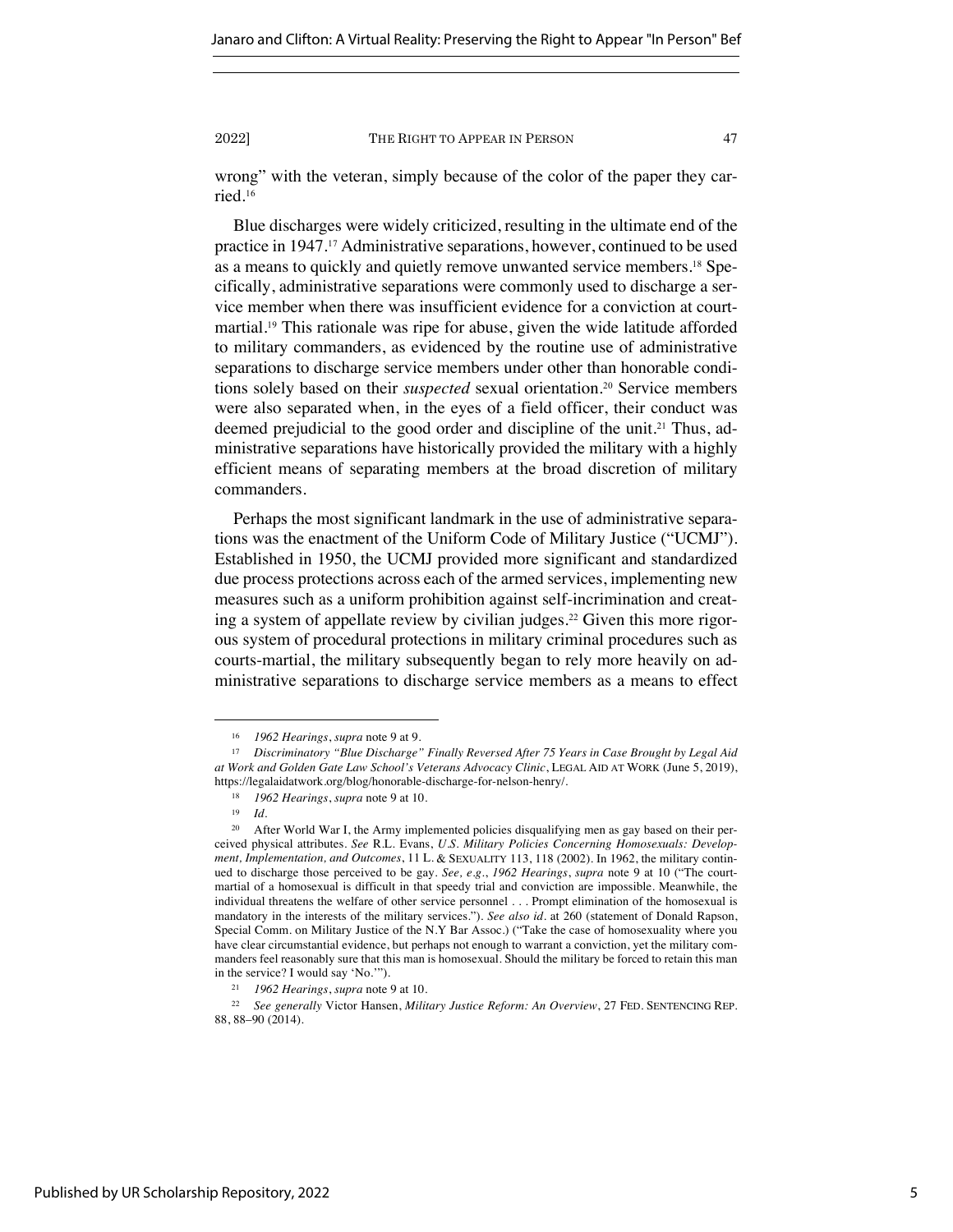good order and discipline while side-stepping these "new" due process protections. <sup>23</sup> In response to the increased use of administrative separations, Congress held a hearing in 1962 to investigate whether service members were being afforded adequate rights in separation proceedings.<sup>24</sup> Throughout the week-long hearing, one constant theme emerged: any member in receipt of an other than honorable discharge was severely stigmatized when seeking future employment, and the member needed to be afforded greater procedural protections.<sup>25</sup>

Currently, administrative separations continue to be used in lieu of courtmartial proceedings and in instances when a member's conduct is generally deemed to be prejudicial to the good order and discipline of the unit.<sup>26</sup> In the past decade alone, the number of general, special, and summary court-martial cases has decreased by nearly 70%, and the use of non-judicial punishment has decreased by 40%.<sup>27</sup> Military experts have attributed this decline to an even greater reliance on administrative separations.<sup>28</sup> Noting the perceived unwillingness of military commanders to utilize the more onerous criminal procedures to enforce good order and discipline, then-Secretary of Defense James Mattis decreed to his military commanders in 2018 that "[a]dministrative actions should not be the default method to address illicit conduct simply because it is less burdensome than the military justice system."29 Therefore, it is critical now, more than ever, that service members are afforded adequate procedural protections during their separation proceedings, as these oft-misused administrative discharges can carry a lifelong stigma and radically affect

<sup>23</sup> *1962 Hearings*, *supra* note 9 at 10; United States v. Phipps*,* 30 C.M.R. 14, 16 (1960) (Quinn, J., concurring) ("I am also aware of circumstances tending to indicate that the undesirable discharge has been used as a substitute for a court-martial, even in deprivation of an accused's rights under the Uniform Code of Military Justice.").

<sup>24</sup> *1962 Hearings*, *supra* note 9 at 315.

<sup>25</sup> *Id.* at 214 (statement of Col. D. George Paston, Chairman, Comm. on Mil. Just.) ("we do find fault with any proposal to brand a man for life with the stigma of a discharge under other than honorable conditions, unless such person is given an opportunity, if he is available, to disprove the charges before a court of board"); *id.* at 5 (statement of Sen. Kenneth B. Keating) ("[Administrative separation] is a very real problem, for undeniably present-day personnel practices make it extremely difficult, if not impossible, for a serviceman to find suitable work if he has received anything other than an honorable discharge"); *id.*  at 2 (statement of Sen. Sam J. Ervin, Chairman, Subcomm. on Const. Rts.) ("[o]n the basis of its studies, the subcommittee is aware that an undesirable discharge, in addition to its effect on veterans' benefits, creates a stigma which often blocks employment and might have consequences far worse than those of confinement in a guardhouse or prison").

<sup>26</sup> *See* Bryan Oliver, *Forgotten Heroes: The Unacceptable Results of Military Administrative Separations*, 2021 J. DISP. RESOL. 133, 139 (2021).

<sup>27</sup> Geoff Ziezulewicz, *UCMJ Crackdown: Why Mattis Thinks Commanders Have Gone Soft on Misconduct*, MIL. TIMES (Sept. 10, 2018), https://www.militarytimes.com/news/your-military/2018/09/10/ucmj-crackdown-why-mattis-thinks-commanders-have-gone-soft-on-misconduct/.

<sup>28</sup> *Id.*

<sup>29</sup> *Id.*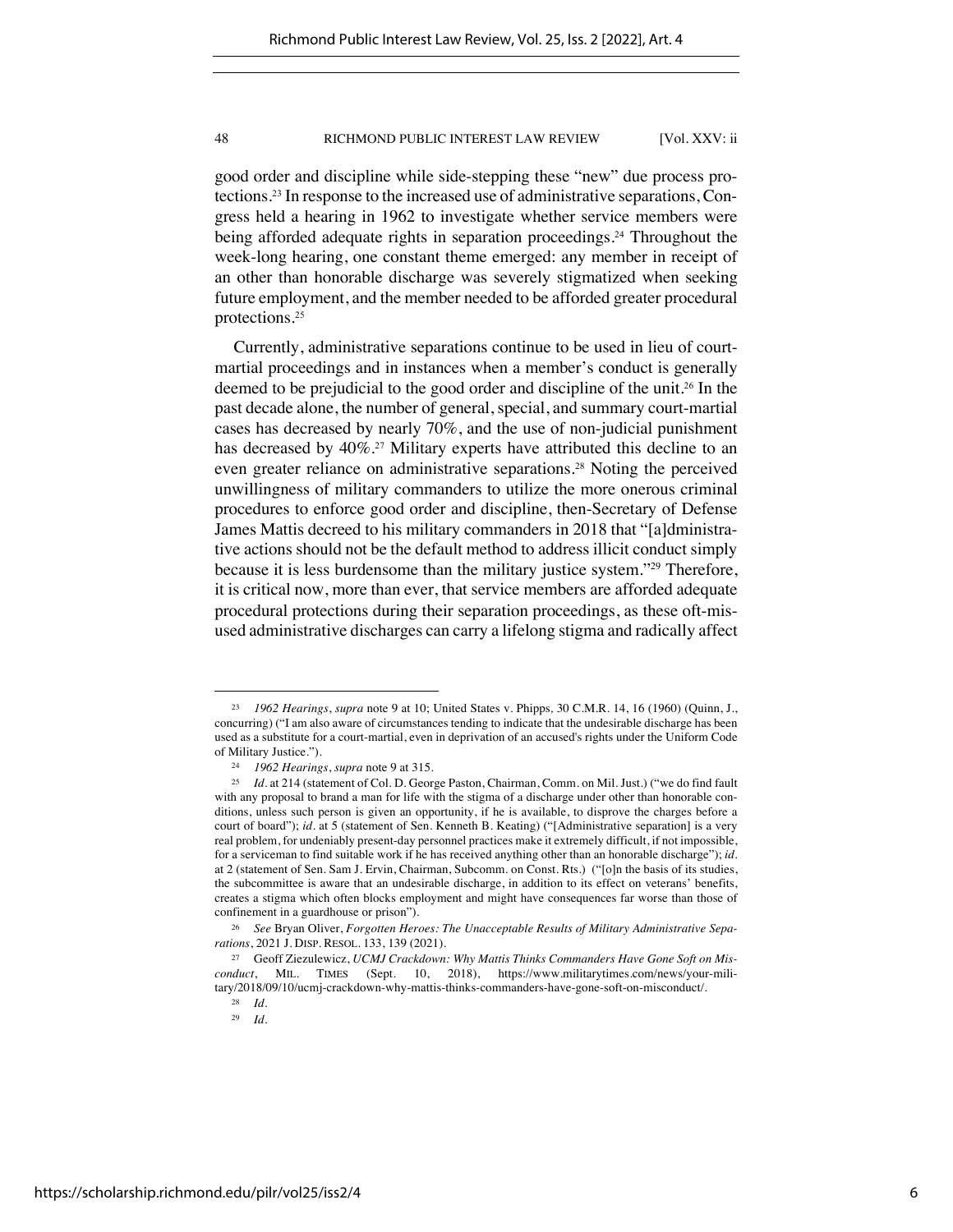the ability of military personnel to fulfill future professional and personal aspirations.

# II. MINIMUM DUE PROCESS & THE RIGHT TO "APPEAR IN PERSON"

This section argues that the practice of conducting an administrative separation using entirely virtual means violates a service member's due process rights when the member is subject to separation under other than honorable conditions. The section begins by describing the liberty and property interests implicated in administrative separation hearings. Then, the section argues that Congress' historical emphasis on the right of a member to appear in person suggests that such a right is constitutionally required for both officers and enlisted members. The section concludes by explaining why the right to "appear in person" necessarily excludes remote hearings, even when considering the more prevalent use of such technology in the civil context.

# *A. Liberty and Property Interests*

The Fifth Amendment of the U.S. Constitution provides that "[n]o person shall . . . be deprived of life, liberty, or property, without due process of law."<sup>30</sup> The Due Process Clause of the Fifth Amendment applies to both members of the military and civilians. <sup>31</sup> A due process violation occurs when the government deprives a person of life, liberty, or property without providing adequate procedural protections.<sup>32</sup>

The right to "liberty" attaches when a service member faces an "other than honorable discharge." "Liberty" may include adverse effects to a person's reputation when it limits their ability to earn a living. Specifically, one's liberty interest may be impinged when there is some public disclosure of stigmatization to prospective employers.<sup>33</sup> It is well established that a service member who receives anything less than an honorable discharge from the military faces a stigma.<sup>34</sup> As one federal court explained,

<sup>30</sup> U.S. CONST. amend. V.

<sup>31</sup> Weiss v. United States, 510 U.S. 163, 177 (1994).

<sup>32</sup> Erwin Chemerinksy, *Procedural Due Process Claims*, 16 TOURO L. REV. 871, 871 (2000) (describing what qualifies as government deprivation).

<sup>33</sup> *See* Owen v. City of Independence*,* 445 U.S. 622, 661 (1980); Bd. of Regents v. Roth, 408 U.S. 564, 573–74 (1972).

<sup>34</sup> *See, e.g.*, Anderson v. United States, 111 Fed. Cl. 572, 588–89 (2013), *aff'd* Fed. Cir. 13-5117 (2014).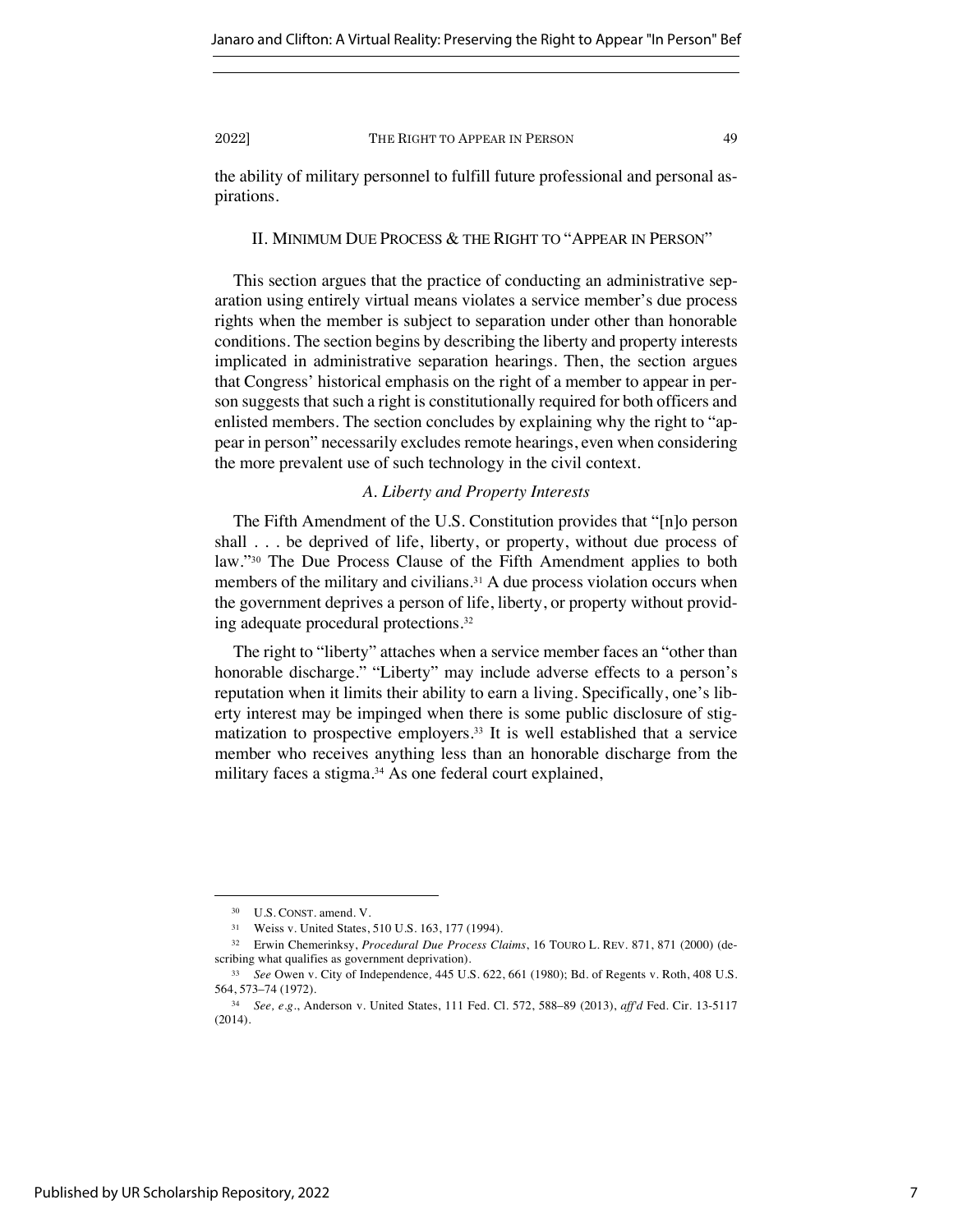[T]here can be no doubt that a military discharge on other than honorable grounds is punitive in nature, since it stigmatizes the service member's reputation, impedes his ability to gain employment, and is in his life, if not the law, prima facie evidence against the service member's character, patriotism, or loyalty.<sup>35</sup>

However, courts have generally held that a member who receives a "general discharge under honorable conditions" is not stigmatized, and such members are generally not entitled to an administrative board.<sup>36</sup> Simply put, the worse the potential discharge characterization, the more procedural due process rights attach to these separations.

The right not to be deprived of property without due process of law typically does not apply to administrative separations.<sup>37</sup> Courts have widely recognized service members "generally serve at the pleasure of the President and may be terminated with or without cause."<sup>38</sup> Therefore, it is generally accepted that there is no property interest in continued military service.<sup>39</sup> However, if the military fails to follow its own procedures during the separation process, some courts have held that the discharged member has a limited property interest in continued employment.<sup>40</sup> Nevertheless, whether through liberty or property interests, the Fifth Amendment's Due Process Clause unequivocally attaches to military members facing administrative separation under other than honorable conditions.

# *B. What Process is Due: The Right to Appear in Person*

The more difficult question—and the focus of this article—is the scope of procedures required in an administrative separation hearing, and specifically, whether a service member is entitled to an in-person hearing. When determining what process is due in the civilian context, courts apply the balancing

<sup>35</sup> Stapp v. Resor, 314 F. Supp. 475, 478 (S.D.N.Y. 1970).

<sup>36</sup> At least four circuits have adopted this position. *See* Wilburn v. Dalton, 832 F. Supp. 943, 948 (E.D. Pa. 1993); *see also* Ostler v. United States, 41 Fed. Appx. 424, 426 (Fed. Cir. 2002) (Mayer, J., concurring) (arguing that general discharge stigmatizes a member for future employment); Holley v. United States, 124 F.3d 1462, 1470–71 (Fed. Cir. 1997); May v. Gray, 708 F. Supp. 716, 723 (E.D.N.C. 1988). Generally, members who are discharged based on a refusal to receive the COVID-19 vaccination would only be subject to a general discharge under honorable conditions. *See, e.g.,* U.S. MARINES, MARADMINS 612/21, SUPPLEMENTAL GUIDANCE (2) TO MANDATORY COVID-19 VACCINATION OF MARINE CORPS ACTIVE AND RESERVE COMPONENTS (2021); *see also* Diana Stancy Correll, *Navy Unveils Discharge Plans for Sailors who Refuse COVID-19 Vaccine*, NAVY TIMES (October 14, 2021), https://www.navytimes.com/news/your-navy/2021/10/14/navy-unveils-discharge-plans-for-sailors-whorefuse-covid-19-vaccine/.

<sup>37</sup> *See* Karr v. Castle, 768 F. Supp. 1087, 1095–97; 1101 (D. Del. 1991).

<sup>38</sup> *See, e.g., id.* at 1099.

<sup>39</sup> *See, e.g.,* Guerra v. Scruggs, 942 F.2d 270, 278 (4th Cir. 1991); Stone v. Trump, 400 F. Supp. 3d 317, 357 (D. Md. 2019); Tatum v. United States, No. RDB-06-2307, 2007 WL 2316275, at \*15 (D. Md. Aug. 7, 2007); Gay Veteran's Assn. v. Sec. of Def.*,* 668 F. Supp. 11, 14 (D.D.C. 1987); H.R. REP. NO. 90- 868 at 10 (1967).

<sup>40</sup> Perez v. United States, 850 F. Supp. 1354, 1362 (N.D. Ill. 1994); May v. Gray, 708 F. Supp. 716, 720 (E.D.N.C. 1988).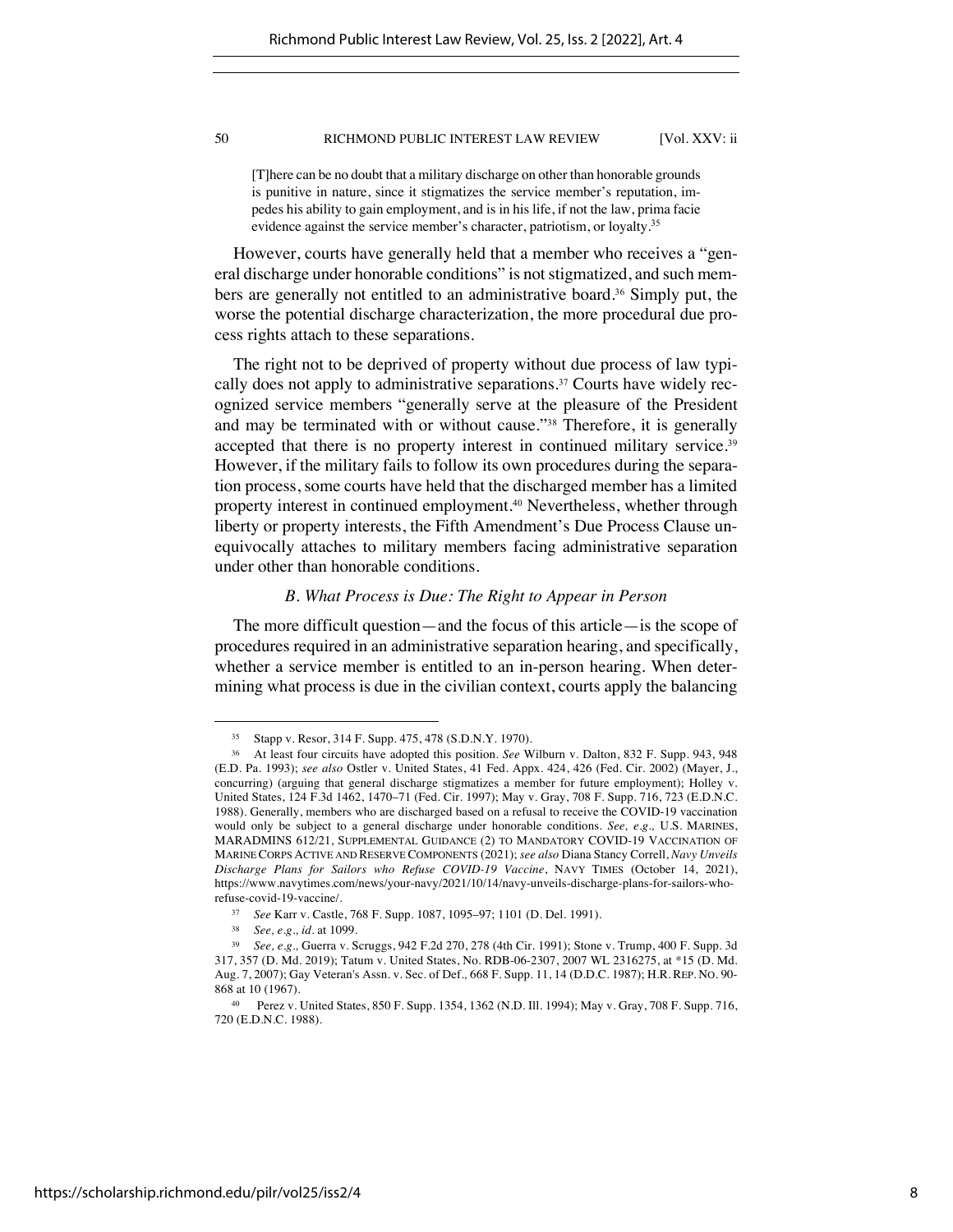test established in Mathews v. Eldridge.<sup>41</sup> Specifically, courts weigh three factors: (1) the individual's interest affected by the government action; (2) the likelihood that any additional procedures will reduce the risk of an erroneous deprivation of that interest; and (3) the government's interest in administrative efficiency.42 However, in the military context, the Supreme Court has held that courts "must give particular deference to the determination of Congress, made under its authority to regulate the land and naval forces, U.S. Const., Art. I, § 8."43 In explaining that the Matthews v. Eldridge balancing test is not expressly applicable in the context of military discipline, the Court reasoned that:

[T]he tests and limitations of due process may differ because of the military context. The difference arises from the fact that the Constitution contemplates that Congress has "plenary control over rights, duties, and responsibilities in the framework of the Military Establishment, including regulations, procedures, and remedies related to military discipline." Judicial deference thus is "at its apogee" when reviewing congressional decision making in this area. Our deference extends to rules relating to the rights of servicemembers: "Congress has primary responsibility for the delicate task of balancing the rights of servicemen against the needs of the military . . . we have adhered to this principle of deference in a variety of contexts where, as here, the constitutional rights of servicemen were implicated."<sup>44</sup>

Thus, when deciding what process is due in matters of military discipline, courts will generally defer to the procedures set in place by Congress.<sup>45</sup> In the context of administrative separations, courts have applied this standard in ruling that the minimal procedural protections put in place by Congress are adequate. For example, courts have held that failing to provide subpoena power at separation hearings—even when a witness possesses exculpatory testimony—is constitutional.<sup>46</sup> Although separation proceedings generally lack certain basic procedural protections, conducting a separation hearing completely over virtual means violates due process because Congress has historically emphasized the importance of allowing members to appear "in person" before administrative boards.

# *i. Officers' Right to Appear in Person*

First, Congress has expressly mandated by statute that *officers* subject to separation be provided an opportunity to "appear in person" before a

<sup>41</sup> Weiss v. United States*,* 510 U.S. 163, 177 (1994).

<sup>42</sup> Mathews v. Eldridge, 424 U.S. 319, 335 (1976).

<sup>43</sup> 510 U.S. at 176–77.

<sup>44</sup> *Id.* at 177.

<sup>45</sup> *Id.*

<sup>46</sup> Milas v. United States, 42 Fed. Cl. 704, 716 *aff'd*, 217 F.3d 854 (Fed. Cir. 1999). Courts have also held that the rules of evidence need not apply at separation hearings. *See* Doe v. United States, 132 F.3d 1430, 1434 (Fed. Cir. 1997).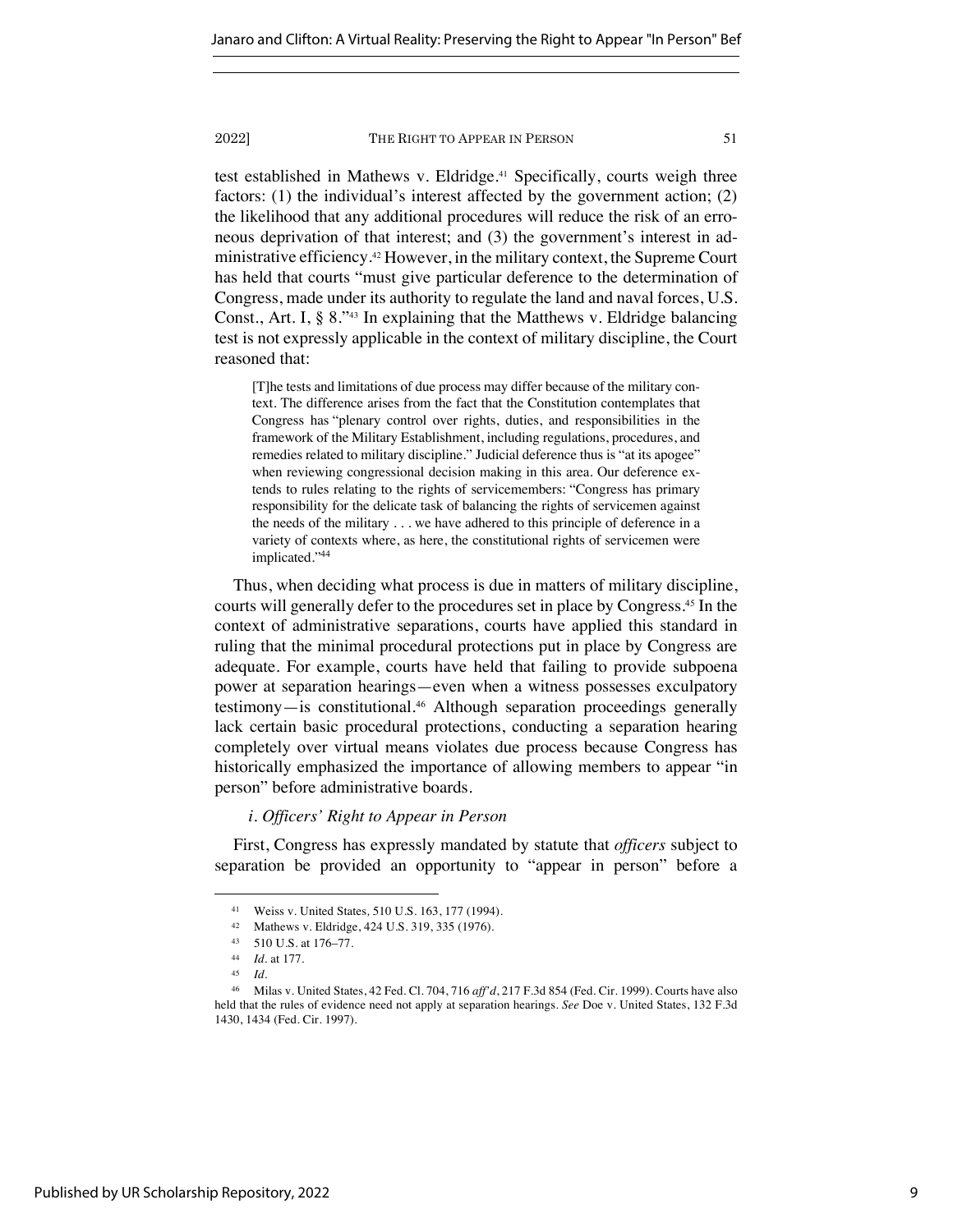separation board, which for officers is referred to as a Board of Inquiry ("BOI").<sup>47</sup> The history leading to this statutory protection illuminates the fact that Congress considers the right to an in-person hearing a fundamental procedural protection. Prior to World War I, officers in the Army were entitled to appear in person before a Board of Inquiry when being separated for unsatisfactory conduct.<sup>48</sup> However, at the beginning of World War II, Congress determined that entitling members to in-person hearings was "cumbersome" and "entirely inapplicable to the conditions of an emergency."<sup>49</sup> As a result, Congress removed the right of officers to appear in person.<sup>50</sup> Though this policy change was a seemingly logical and good faith rationale during a time of war, it resulted in a large number of officers being unjustly separated.<sup>51</sup> In response, following World War II, Congress reinstated the statutory right of officers in the Army to appear in person before a board, denouncing the more summary procedure as a mistake and referring to it as "ineffective" and "clumsy."<sup>52</sup> The statutory right of officers to appear in person has since been extended to all services, including the Coast Guard,<sup>53</sup> and an officer's right to appear in person remains in force today.<sup>54</sup> Therefore, it is clear that Congress deems the right to appear in person to be a fundamental protection in separation proceedings, even during times of emergency.

# *ii. Enlisted Members' Right to Appear in Person*

Although it would be an apparent due process violation for a military service to revoke an officer's right to appear in person, the ability of a military department to revoke this right for enlisted personnel is not as clear. In contrast to the statutory protection afforded to officers, Congress has delegated authority to each military department to discharge enlisted members as prescribed by department regulations.<sup>55</sup> However, even before such authority was delegated, the DoD and Coast Guard had established uniform regulations

<sup>47</sup> 10 U.S.C. § 3785; 14 U.S.C. § 2162.

<sup>48</sup> National Defense Act of 1920, Pub. L. 66-242, § 24b, 41 Stat. 759, 773 (1920).

<sup>49</sup> S. REP. NO. 77-556 at 3 (1941).

<sup>50</sup> *Id.*

<sup>51</sup> S. REP. NO. 80-1543 at 3–4 (1948). More than five hundred officers claimed that they were wrongly separated. *Hearings Before the Subcomm. on H.R. 2744 to Provide for the Selection for Elimination and Retirement of Officers of the Regular Army*, 80th Cong. 3340, 3541 (1947).

<sup>52</sup> H.R. REP. NO. 80-816 at 6 (1947).

<sup>53</sup> The statutes were made applicable to all branches, except the Coast Guard, as part of the Defense Officer Personnel Management Act of 1980. Congress made these protections mandatory for the Coast Guard in 1963, expressly citing the reasoning of the original enactment of the comparable DoD statute. An Act to Amend the Provisions of title 14, Pub. L. No. 88-130, § 321, 77 Stat. 174, 187–88 (1963).

<sup>54</sup> 10 U.S.C. § 3785; 14 U.S.C. § 2162.

<sup>55</sup> 10 U.S.C. § 1169. Initially, the Army and Air Force possessed statutory authority to discharge enlisted members while the Coast Guard, Navy and Marines relied on inherent executive powers. Bednar, *supra* note 11, at 12, n.67. In 1968, Congress enacted 10 U.S.C. § 1169, which extended the substance of the Army and Air Force statutes to all the armed services. This statute remains in force today.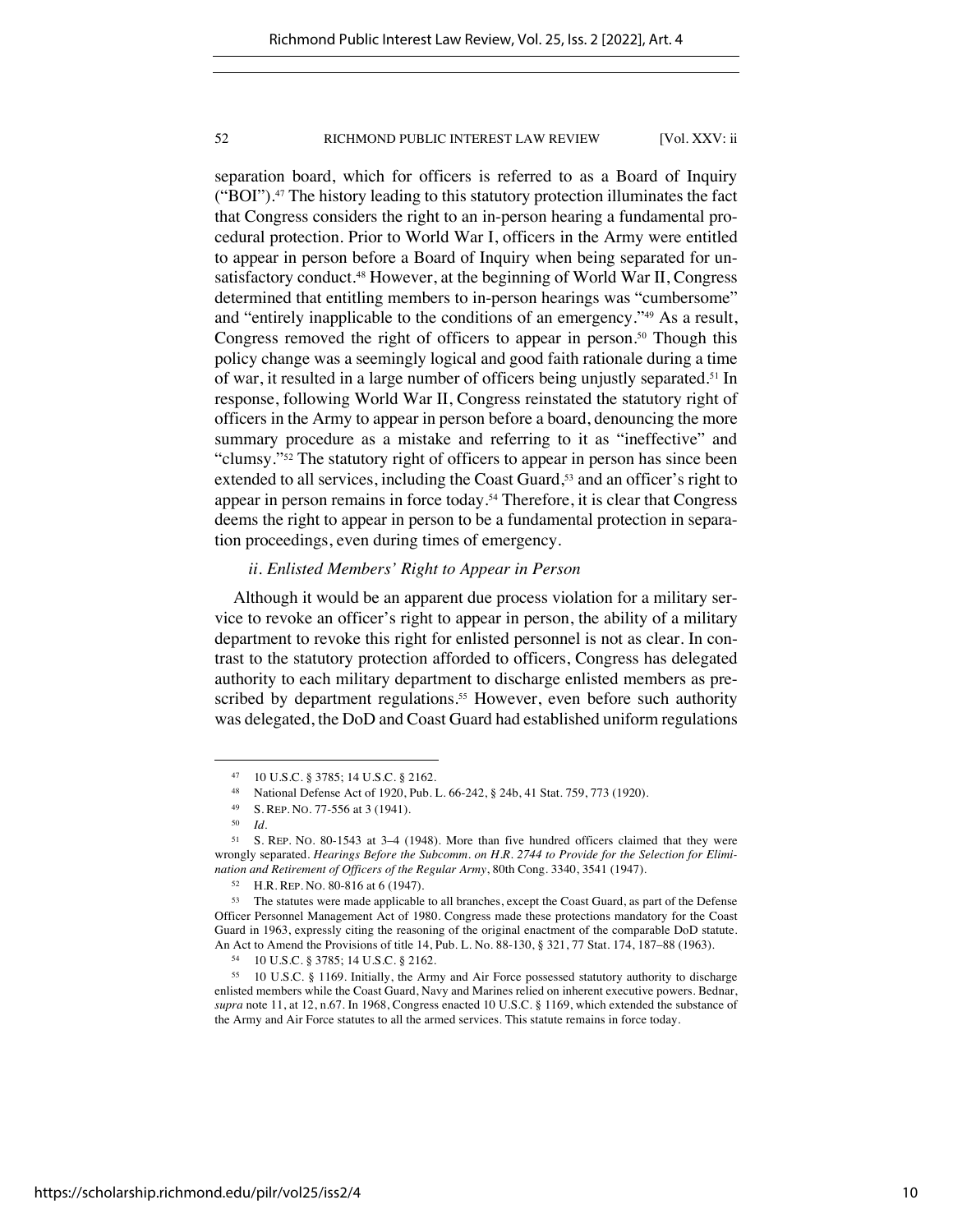governing administrative separations—including the right of enlisted members to be present before a separation board.<sup>56</sup> This uniform policy was initially implemented by the DoD in 1959 in response to the widespread use of administrative separations after the UCMJ was enacted.<sup>57</sup> Though this set of regulations has been revised over the years, it still affords enlisted members the right to appear in person today.58

As a component of the Department of Homeland Security ("DHS"), the Coast Guard regulates enlisted separations through its own set of regulations which largely mirror the DoD regulations.<sup>59</sup> Although the Commandant of the Coast Guard has provided enlisted members with the "right to be present" at separation hearings, the agency's Personnel Service Center ("CG PSC") recently issued a separate policy that allows the member, witnesses, or "other participants" at a separation board to "appear through the use of video teleconference" when it would be "beneficial to the proceedings."60 CG PSC has further interpreted this policy to allow military commanders to hold an entire separation board over VTC.<sup>61</sup>

On its face, the Coast Guard regulation appears to be a valid exercise of executive authority. However, in *Weaver v. United States*, the court held that the statutory protection afforded to officers in separation proceedings established the minimum standard of due process that is likewise applicable to enlisted personnel, holding that "[t]he government fulfills its due process obligation by providing petitioners at administrative discharge hearings with . . . an opportunity to appear in person."62

Although *Weaver* did not assert any reasoning for extending the right to appear in person to enlisted members, such reasoning can be inferred from Congress' historical expectation of the minimum protections that must be

<sup>56</sup> Oliver, *supra* note 26 at 139.

<sup>57</sup> *Id.*

<sup>58</sup> U.S. DEP'T OF DEF. INSTR. 1332.14, ENLISTED ADMINISTRATIVE SEPARATIONS 3.a.(12) (2014).

<sup>59</sup> *See generally* U.S. COAST GUARD, MILITARY SEPARATIONS (2018); U.S. COAST GUARD, ADMINISTRATIVE INVESTIGATIONS MANUAL (2007); ENLISTED PERSONNEL ADMINISTRATIVE BOARDS MANUAL 5-2 (2014).

<sup>60</sup> U.S. DEP'T OF DEF. INSTR., *supra* note 58; U.S. COAST GUARD, ENLISTED PERSONNEL ADMINISTRATIVE BOARDS MANUAL 5-2 (2014), https://www.dcms.uscg.mil/Portals/10/CG-1/psc/psd/docs/EPAB%20(Final%20Revised%20August%202017).pdf?ver=2018-03-30-101707-787 [hereinafter ENLISTED ADMINISTRATIVE BOARDS MANUAL]. *See infra* Section III for a discussion of the legal effect of these conflicting provisions.

<sup>61</sup> U.S. COAST GUARD, COVID-19: ADMINISTRATIVE DISCHARGE BOARDS CONTINUITY OF OPERATIONS 4 (2020), https://content.govdelivery.com/accounts/USDHSCG/bulletins/28b595d.

<sup>62</sup> Weaver v. United States, 46 Fed. Cl. 69, 79–80 (2000). In *Weaver*, an enlisted member brought multiple due process challenges to his administrative separation hearing. *Id.* In dicta, the court went on to reason that the member's constitutional right to confrontation was not violated when two witnesses testified by telephone and were subject to cross examination by defense counsel. *Id.* The right to confrontation applicable in *Weaver* was the Fifth Amendment right applicable in administrative hearings, rather than the Sixth Amendment right applicable in criminal contexts. *Id.*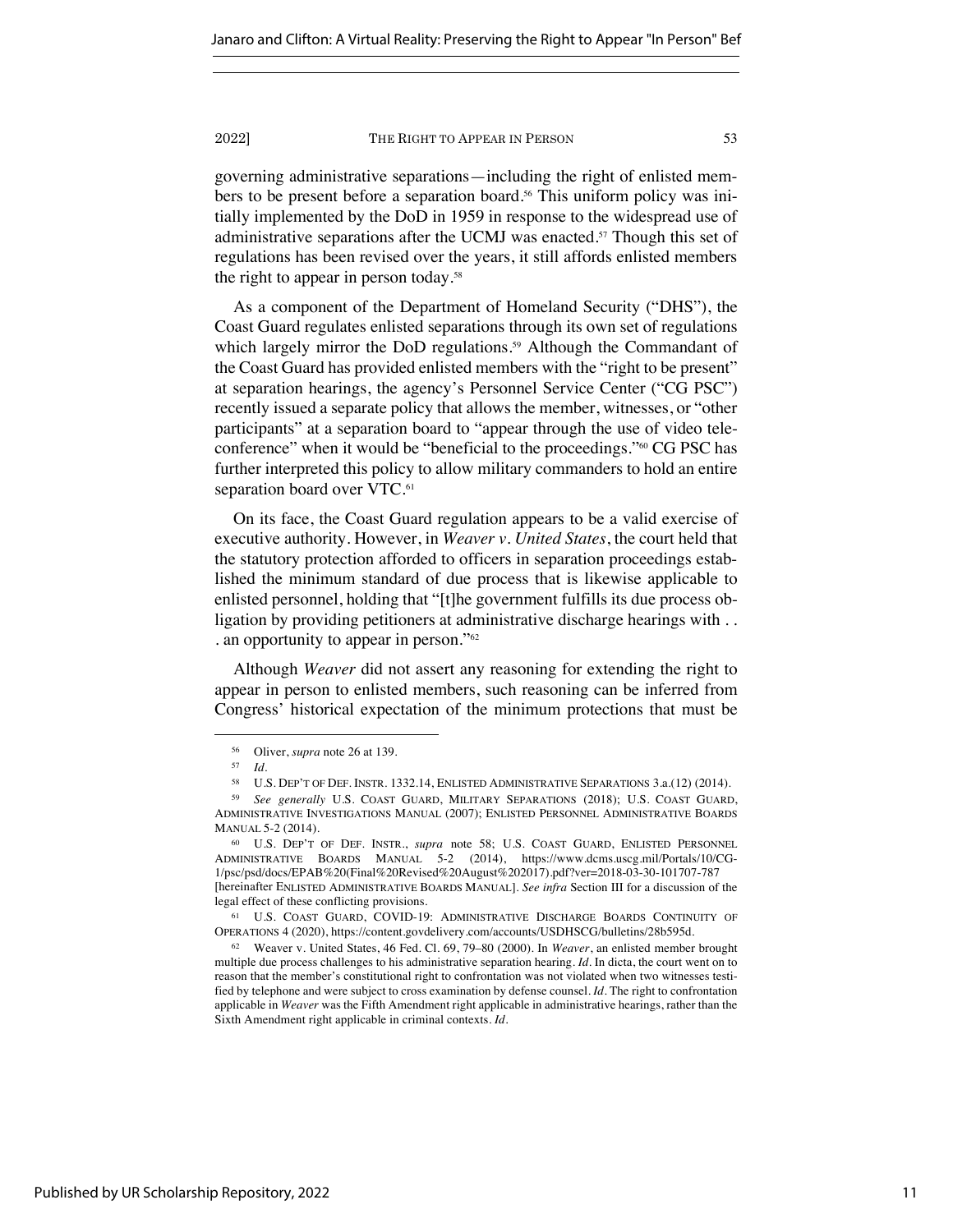afforded to service members. When determining whether a particular military procedural protection that is not expressly provided by Congress is constitutionally required, courts must examine "whether the factors militating in favor [of that protection] are so extraordinarily weighty as to overcome the balance struck by Congress."63 In *Weiss v. United States*, the Supreme Court used this test to consider whether the lack of a fixed term of office for military judges violated the Fifth Amendment's Due Process Clause.<sup>64</sup> In applying the test, the Court examined the historical role played by judges in the military justice system, along with the procedural safeguards already in place to ensure a judge's impartiality.<sup>65</sup> The Court found there was no due process violation because the military conducted court-martials for over 200 years without tenured judges.<sup>66</sup> Further, Congress had not expressed concern over this lack of protection and had instead created other procedural measures, such as judicial review by civilian judges, to ensure the fairness of military courtmartials.<sup>67</sup>

Unlike the historical backdrop in *Weiss*, the historical backdrop of administrative separations militates strongly in favor of overcoming any lack of statutory protections offered by Congress to enlisted members. Specifically, unlike the lack of tenured military judges throughout history, the right to appear in person before a separation board has been consistently afforded to service members since the end of World War II.<sup>68</sup> As described above, after the UCMJ was enacted, the military heavily relied on administrative separations in order to avoid being required to comply with the more rigorous protections of the military justice system.<sup>69</sup> In response to this practice, and with the discriminatory practice of issuing "blue discharges" still looming, Congress held a series of hearings to review the constitutional rights of military personnel.70 Throughout the hearings, representatives from the various military branches continuously reassured Congress that the military branches provided adequate procedural protections for enlisted members by providing them with the right to be present at separation proceedings.<sup>71</sup> Congress was further assured that the protections afforded to enlisted members

<sup>63</sup> Weiss v. United States, 510 U.S. 163, 177–78 (1994); *see also* Milas v. United States, 42 Fed. Cl. 704, 717 (1999) (applying the test in *Weiss* to determine what protections are due at an enlisted member's administrative separation board).

<sup>64</sup> 510 U.S. at 165.

<sup>65</sup> *Id.* at 178–79.

<sup>66</sup> *Id.* at 179.

<sup>67</sup> *Id.* at 179–81.

<sup>68</sup> *See* H.R. REP. NO. 816, at 6 (1947).

See Oliver, *supra* note 26 and accompanying text.

<sup>70</sup> *See 1962 Hearings*, *supra* note 9 at 5. ("The subcommittees believe that, to the extent that the armed services use administrative action to circumvent protections provided by the Uniform Code, the intent of Congress is thwarted and the constitutional rights of service personnel are jeopardized.").

<sup>71</sup> *See id.* at 12, 51, 64–65, 215.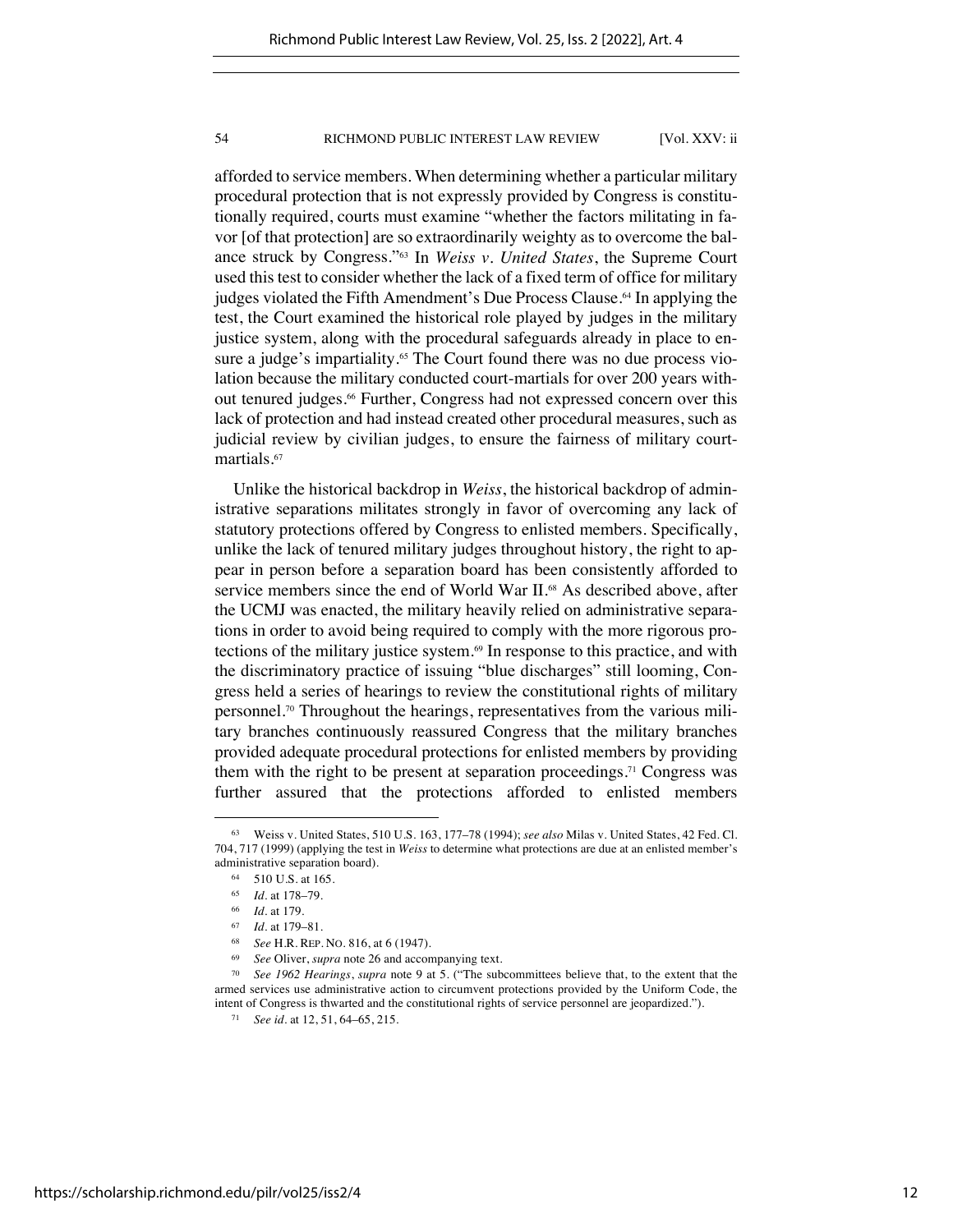"substantially parallels" the protections already afforded officers by statute.72 These hearings, along with threatened legislation by Congress, led to the DoD revising its separation regulations in 1965 to provide even greater procedural protections.73 These baseline protections still form the basis of the regulations governing enlisted separations today.74 Further, unlike the separate procedural protections in *Weiss*, there are no procedural protections in place that would protect enlisted members at separation hearings.75 That is, without the procedural measures put in place by each military service, there would essentially be no procedural protections afforded to enlisted members.

Therefore, Congress' failure to prescribe a right to appear in person for enlisted members in no way indicates that Congress has foreclosed the existence of such a right; Congress instead assumed such a right would continue to be present in department regulations.76 The legislative history described above makes clear that Congress only delegated to the military the authority to regulate the manner of administrative separations on the condition that the military maintain certain minimum procedural rights for enlisted members, including the right to appear in person.<sup>77</sup> Congress' condemnation of the historical abuse of administrative separations to circumvent the procedural safeguards of the UCMJ further supports the contention that adequate safeguards should be present in separation hearings.<sup>78</sup> A significant alteration from these minimum standards, including removing the right of members to appear in person, severely compromises Congress' expectations of the minimum process due to enlisted members facing an other than honorable discharge.

<sup>72</sup> *See id.* at 66.

<sup>73</sup> Robinson O. Everett, *Military Administrative Discharges—The Pendulum Swings,* 41 DUKE L. J. 42, 60–61 (1966); *Bills to Improve the Administration of Justice in the Armed Services: Hearings Before the Subcomm. on Const. Rights of the Comm. on the Judiciary*, 89th Cong. 5–6 (1966).

<sup>74</sup> *See generally* U.S. DEP'T OF DEF. INSTR. 1332.14, ENLISTED ADMINISTRATIVE SEPARATIONS (2014).

<sup>75</sup> Robert D. Powers Jr., *Administrative Due Process in Military Proceedings*, 20 WASH. & LEE L. REV. 2, 2 (1963).

<sup>76</sup> Interestingly, during this period where Congress expanded the rights of military personnel, the Supreme Court deferred to the legislature when determining what process was due, even in the civilian context. See, e.g., Arnett v. Kennedy, 416 U.S. 134, 160 (1974). It was not until years later that determining what process was due in the civilian context was held to be a constitutional question to be answered by the judiciary. *See* Vitek v. Jones, 445 U.S. 480, 491 (1980); Cleveland Board of Education v. Loudermill, 470 U.S. 532, 541 (1985). Thus, at the time, Congress was presumably aware of this deference to the legislature, further indicating that it believed its views should be taken as establishing minimum due process protections. As discussed above, the Supreme Court continues to give deference to Congress' determination of what process is due in the military context. *See, e.g.*, Weiss v. United States, 510 U.S. 163, 177–81 (1994).

<sup>77</sup> *See* U.S. DEP'T OF DEF. INSTR., *supra* note 74 at 42.

<sup>78</sup> *See, e.g.*, Everett, *supra* note 73 at 1; S. COMM. ON CONST. RTS., 88TH CONG., REP. ON CONST. RTS. OF MIL. PERS. iv-v (Comm. Print 1963).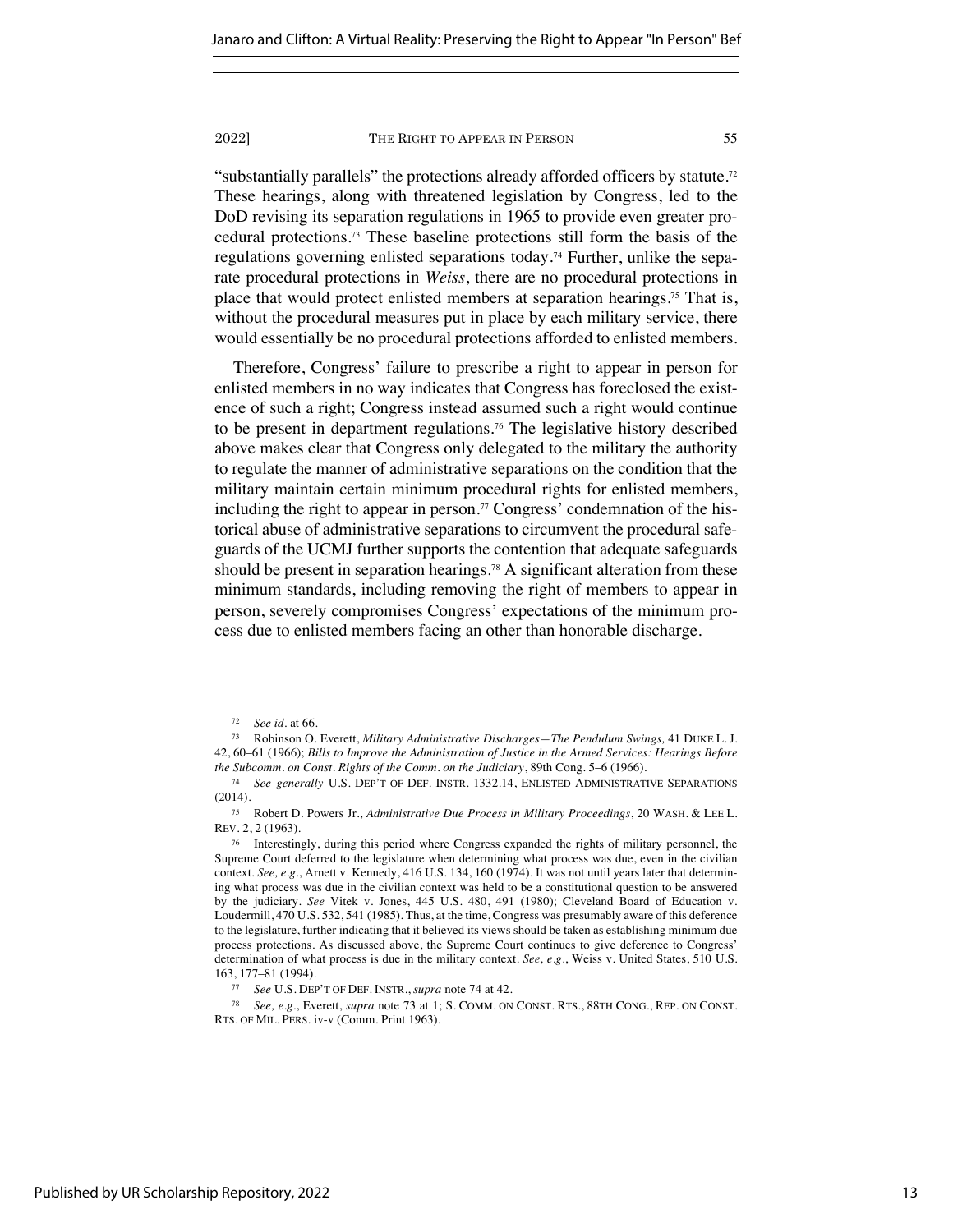# *iii. Scope of the Right to "Appear in Person"*

Since minimum due process requires that both officers and enlisted members have the right to appear in person when subject to separation under other than honorable conditions, the next step of this analysis is to determine whether a remote hearing can satisfy the "in-person" requirement. Prior to the COVID-19 pandemic, trials and hearings were conducted remotely in very limited settings. However, the pandemic has slowly produced a more robust body of case law testing the limits of when remote hearings may be conducted without violating minimum due process protections, even when liberty and property interests are at stake. This section argues that because Congress considered the right to appear in person to be a fundamental procedural protection prior to the existence of VTC technology, physical presence is required. Even without such Congressional acquiescence, administrative separation proceedings are quasi-criminal in nature and therefore cannot be accurately compared to other civil matters where remote hearings have been upheld as constitutional.

# *a)* VTC Technology at Criminal & Quasi-Criminal Proceedings

First, although the vast majority of cases outside the criminal context have held that trials and hearings conducted remotely do not violate due process, military separation hearings create a unique situation that necessitates a different conclusion. When a statute provides the right to be present, courts have held that absent an explicit provision authorizing remote hearings, physical presence is required. For example, a statute enacted in 1976 granted prisoners the right to "appear" before the Parole Commission.<sup>79</sup> In *Terrell v. United States*, the Sixth Circuit held that the statute's use of the word "appear" mandated physical presence.<sup>80</sup> Specifically, the court rejected the government's arguments that the word "appear" meant to "be visible," and that the statute could be interpreted to encompass subsequent technological advances.<sup>81</sup> Rather, because Congress could not have foreseen the use of VTC technology for parole proceedings when it enacted the statute, the court held that the statute "unambiguously" prohibited the agency from compelling the use of VTC.<sup>82</sup> The court noted that Congress had the opportunity to update the statute if it had meant to account for technological advances, but failed to do so.<sup>83</sup>

<sup>79</sup> Terrell v. United States, 564 F.3d 442, 444 (6th Cir. 2009).

<sup>80</sup> *Id.* at 452.

<sup>81</sup> *Id.* at 451–53.

<sup>82</sup> *Id.* at 454–55.

<sup>83</sup> *Id.* at 454; *cf.* United States v. Lawrence, 248 F.3d 300, 302–03 (4th Cir. 2001) (concluding that the plain text of Rule 43 of the Federal Rules of Criminal Procedure, which requires a defendant "to 'be present' at every stage of the trial," "mandates that a defendant be physically present at sentencing except when the rule specifically provides otherwise.").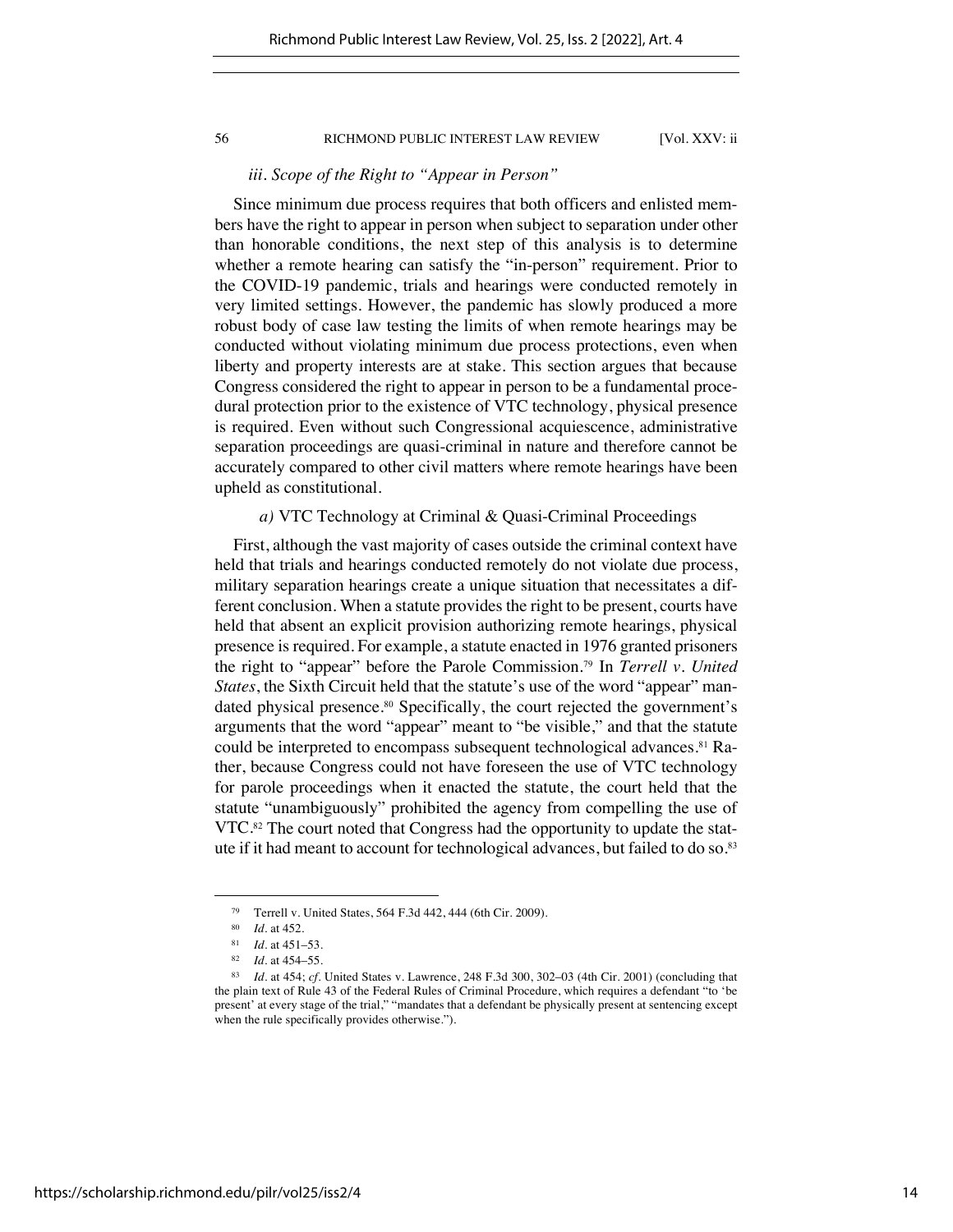Although the statute at issue in *Terrell* was enacted in the criminal context, the parole proceedings at issue were not unlike administrative separation proceedings: matters of guilt or innocence were not at issue, prisoners were afforded a limited right to counsel, and there were limited procedural protections governing witness testimony.<sup>84</sup> Also, just as the statute in *Terrell* was enacted prior to the use of VTC technology, the right to appear in person was established as a minimum procedural protection shortly after the UCMJ was enacted in the mid-twentieth century.<sup>85</sup> At the time, Congress could not have envisioned the use of remote technology at administrative boards, and it has since had opportunity to sanction the use of such technology, as noted in the 2011 Administrative Conference of the United States, discussed in Section III, below.

Even absent express statutory prohibition, conducting an administrative board entirely through VTC is likely to violate a member's due process rights. Administrative separations are more quasi-criminal, rather than civil, in nature, as they are often convened to determine if a basis exists to separate an enlisted member because of the commission of a serious offense or a pattern of misconduct. The board members at an administrative separation proceeding effectively fill the role of a fact-finding jury.

The use of VTC to conduct criminal trials is generally considered to be a violation of the defendant's Sixth Amendment right to confrontation, with some exceptions made for arraignments, initial appearances, and other hearings.<sup>86</sup> Because "virtual reality is rarely a substitute for actual presence . . . even in the age of advancing technology," defendants' Sixth Amendment rights are violated when the fact-finder is not given the opportunity to judge the credibility of witnesses in person.<sup>87</sup> Indeed, the fact that the *prosecution* will generally oppose a sentencing hearing being conducted remotely, even when requested by the defendant, is evidence that the demeanor of witnesses as observable in person can materially alter the outcome of any proceeding.<sup>88</sup> These fundamental principles have been held applicable in the civil context when determining whether a due process violation occurred in remote

<sup>84</sup> Terrell v. U.S., 564 F.3d 442, 451 (6th Cir. 2009).

<sup>85</sup> *See* U.S. DEP'T OF DEF. INSTR., *supra* note 74 and accompanying text.

<sup>86</sup> *See, e.g.*, Alicia L. Bannon & Douglas Keith, *Remote Court: Principles for Virtual Proceedings During the Covid-19 Pandemic and Beyond*, 115 NW. U.L. REV. 1875, 1881–83 (2021).

<sup>87</sup> *See* United States v. Lawrence, 248 F.3d 300, 304 (4th Cir. 2001) (discussing the use of VTC in sentencing proceedings); *see also* Edwards v. Logan, 38 F.Supp.2d 463, 467 (W.D.Va. 1999) ("Video conferencing . . . is not the same as actual presence, and it is to be expected that the ability to observe demeanor, central to the fact-finding process, may be lessened in a particular case by video conferencing. This may be particularly detrimental where it is a party to the case who is participating by video conferencing, since personal impression may be a crucial factor in persuasion").

<sup>88</sup> Courts will rarely grant a defendants' request to conduct a sentencing hearing remotely. *See, e.g.*, 248 F.3d at 304 (4th Cir. 2001).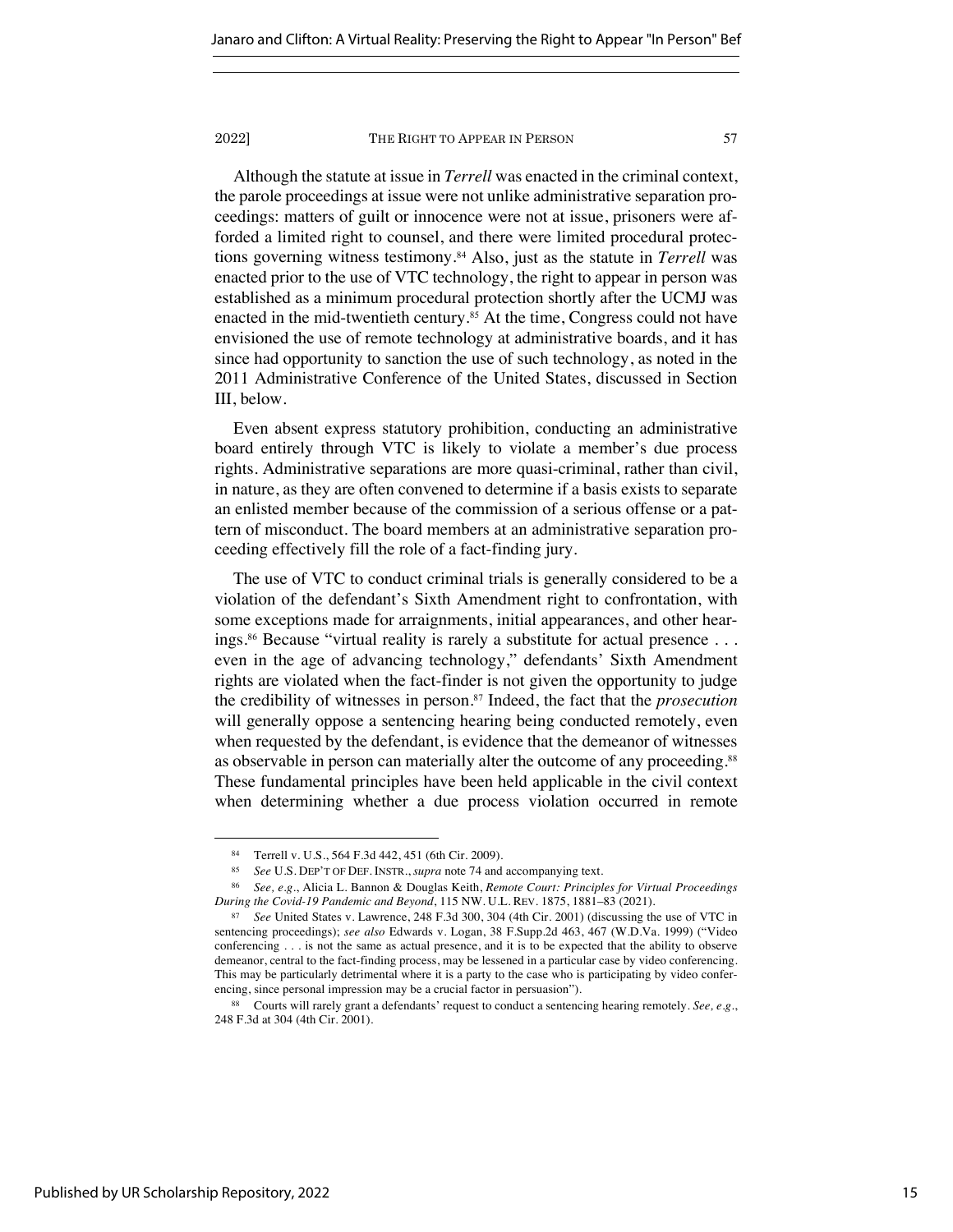hearings. <sup>89</sup> No court has yet held that remote testimony is the constitutional equivalent of in-person testimony in any context.<sup>90</sup>

As described above, administrative separations are often used in lieu of seeking prosecution at a court-martial. It is not unusual for the central issue in an administrative board to revolve around drug use, sexual assault, or other forms of felonious misconduct. Consequently, an administrative board will often engage in exhaustive fact-finding missions and will rely heavily on witness testimony and other evidence to establish material facts. The grave stakes and complex nature of administrative boards have led the military to recognize that a member has a right to counsel.<sup>91</sup> Because of the gravity of these proceedings, in-person appearance becomes a crucial factor in judging the credibility of witnesses, responding to the demeanor of the fact-finder and presiding official, and maintaining meaningful access to counsel.<sup>92</sup> Thus, conducting these proceedings over entirely remote means severely undermines the fundamental fairness of the hearing.

*b)* Administrative Proceedings

In the civil context, courts have generally denied the contention that compelling a party to participate in a remote hearing categorically violates their due process rights.<sup>93</sup> However, the civil cases that have precipitated these rulings cannot be fairly compared to military separation hearings. To demonstrate these differences, this section will briefly examine two predominant practice areas where courts have upheld the use of compelled remote hearings: immigration and labor proceedings.

First, immigration courts have used VTC in removal proceedings since the early 1990s.<sup>94</sup> Because deportation involves a loss of liberty, noncitizens are entitled to due process prior to being deported.<sup>95</sup> However, administrative separations pose several key distinctions from the immigration context. Importantly, unlike administrative separations, the use of VTC in removal

<sup>89</sup> *See, e.g.*, Rusu v. INS, 296 F.3d 316, 323 (4th Cir. 2002).

<sup>90</sup> Fredric I. Lederer, *The Evolving Technology-Augmented Courtroom Before, During, and After the Pandemic*, 23 VAND. J. ENT. & TECH. L. 301, 320 (2021).

<sup>91</sup> *See* Irwin, *supra* note 1 at 53.

<sup>92</sup> Vilchez v. Holder, 682 F.3d 1195, 1199 (9th Cir. 2012); Rusu v. INS, 296 F.3d 316, 322–24 (4th Cir. 2002); JEREMY GRABOYES, ADMIN. CONF. OF THE U.S., LEGAL CONSIDERATIONS FOR REMOTE HEARINGS IN AGENCY ADJUDICATIONS 13 (2020), https://www.acus.gov/sites/default/files/documents/Legal%20Considerations%20for%20Remote%20Hearings%20in%20Agency%20Adjudications\_1.pdf.

<sup>93</sup> Terrell v. United States, 564 F.3d 442, 454 (6th Cir. 2009); GRABOYES, *supra* note 92 at 11.

<sup>94</sup> 8 U.S.C. § 1229a(b)(2)(A)(iii); 8 C.F.R. § 1003.25(c) ("An Immigration Judge may conduct hearings through video conference to the same extent as he or she may conduct hearings in person.").

<sup>95</sup> *See, e.g.*, Chew v. Colding, 344 U.S. 590, 600 (1953); Sung v. McGrath, 339 U.S. 33, 52-53 (1950); Hirsh v. INS, 308 F.2d 562, 566–67 (9th Cir. 1962); Snajder v. INS, 29 F.3d 1203, 1207 (7th Cir. 1994).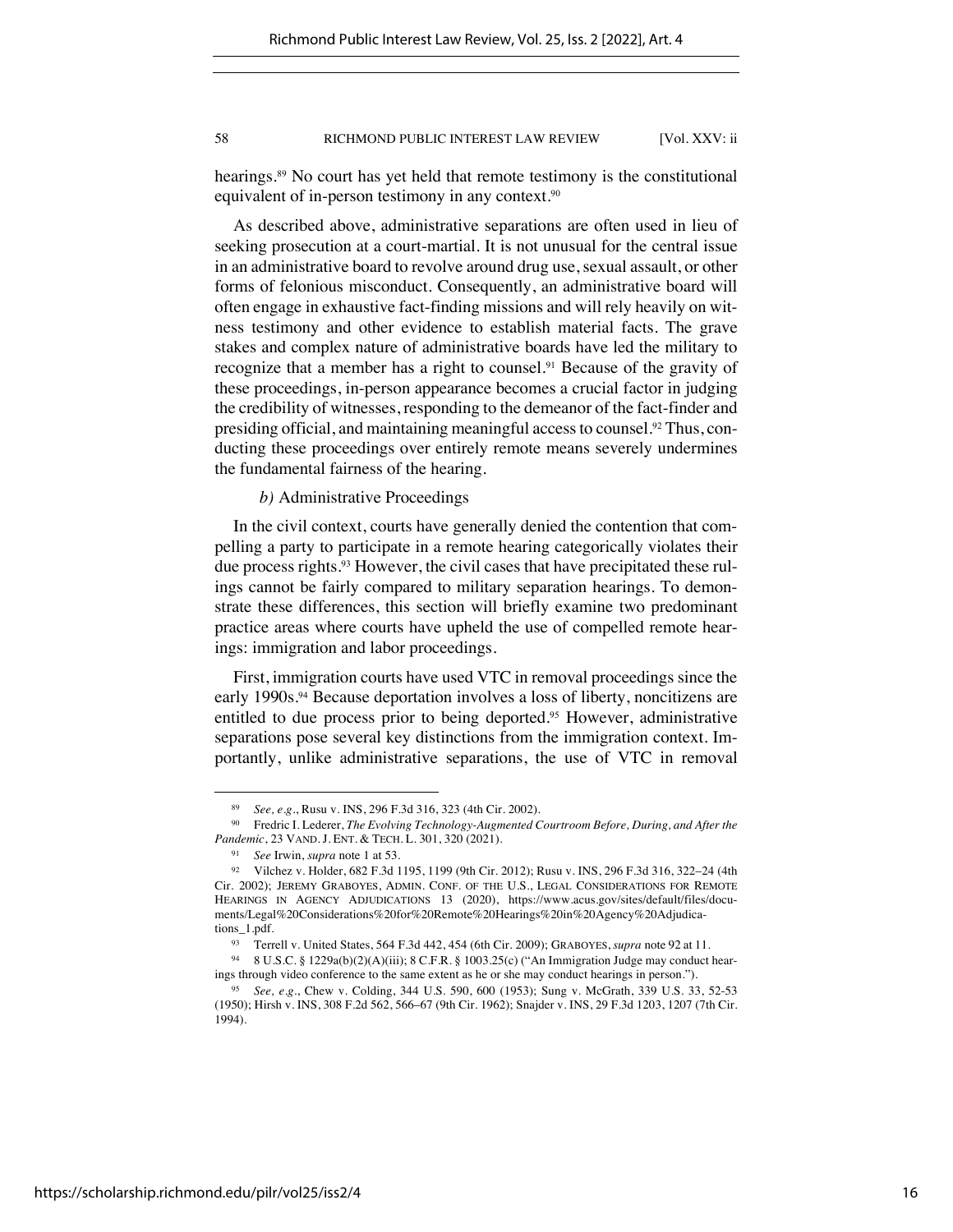hearings has been expressly authorized by Congress.<sup>96</sup> As the Supreme Court has noted, "[t]he exclusion of aliens and the reservation of the power to deport have no permissible counterpart in the Federal Government's power to regulate the conduct of its own citizenry."<sup>97</sup> Thus, the fact that Congress passed a statute permitting the use of VTC in the immigration context does not necessarily authorize the use of VTC in other contexts. Indeed, Congress' specific authorization of VTC in the immigration context, and its silence on the use of VTC in other contexts, signals Congressional disfavor of VTC in military separations under the negative-implication canon of statutory interpretation, *expression unius est exclusion alterius*. <sup>98</sup> When assessing the validity of these remote hearings, courts have applied the balancing test from *Mathews v. Eldridge*, noting the government's strong compelling interest in administrative efficiency when controlling immigration, which "might well be unacceptable in other proceedings."<sup>99</sup> The government's strong interest in addressing the historical backlog of immigration hearings cannot be compared to military separations, where the discharges occur much less frequently, and there is no reported shortage of resources to conduct such hearings. Finally, even though the use of VTC in immigration removal proceedings has not been categorically barred as unconstitutional, courts have held that noncitizens' rights may still be violated in such settings.<sup>100</sup> However, most claims have simply failed to prove that a due process violation resulted in actual prejudice, which is necessary to enjoin their removal.<sup>101</sup>

Second, VTC is used, and even encouraged, in certain federal agencies that have high volume caseloads, such as the Social Security Administration's Office of Disability Adjudication and Review.<sup>102</sup> However, a military administrative separation is not akin to a typical government benefit hearing. A service member is not merely displaced from military service when they are separated under less than honorable conditions; they are barred from many types of employment and marked by a lifelong stigma.<sup>103</sup> Courts have

<sup>96</sup> 8 U.S.C. § 1229a(b)(2)(A)(iii).

<sup>97</sup> Mathews v. Diaz, 426 U.S. 67, 80 (1976).

<sup>98</sup> United States v. Vonn, 535 U.S. 55, 65 (2002) (the canon *expressio unius est exclusio alterius* has force only when the items expressed are members of an "associated group or series," justifying the inference that items not mentioned were excluded by deliberate choice, not inadvertence).

<sup>99</sup> Rusu v. INS, 296 F.3d 316, 323 (4th Cir. 2002) (citing Mathews v. Eldridge, 424 U.S. 319, 333 (1976)).

<sup>100</sup> *See* Reyez v. AG U.S. 767 F. App'x 358, 362 (3d Cir. 2019); Vilchez v. Holder, 682 F.3d 1195, 1199 (9th Cir. 2012); Rusu v. INS, 296 F.3d 316, 323 (4th Cir. 2002).

<sup>101</sup> *See* 296 F.3d at 323; 682 F.3d at 1199.

<sup>102</sup> Adoption of Recommendations, 76 Fed. Reg. 48789, 48795–96 (Aug. 9, 2011).

<sup>103</sup> *See* Stapp v. Resor, 314 F. Supp. 475, 478 (S.D.N.Y. 1970) ("[T]here can be no doubt that a military discharge on other than honorable grounds is punitive in nature, since it stigmatizes the service member's reputation, impedes his ability to gain employment, and is in his life, if not the law, prima facie evidence against the service member's character, patriotism, or loyalty.").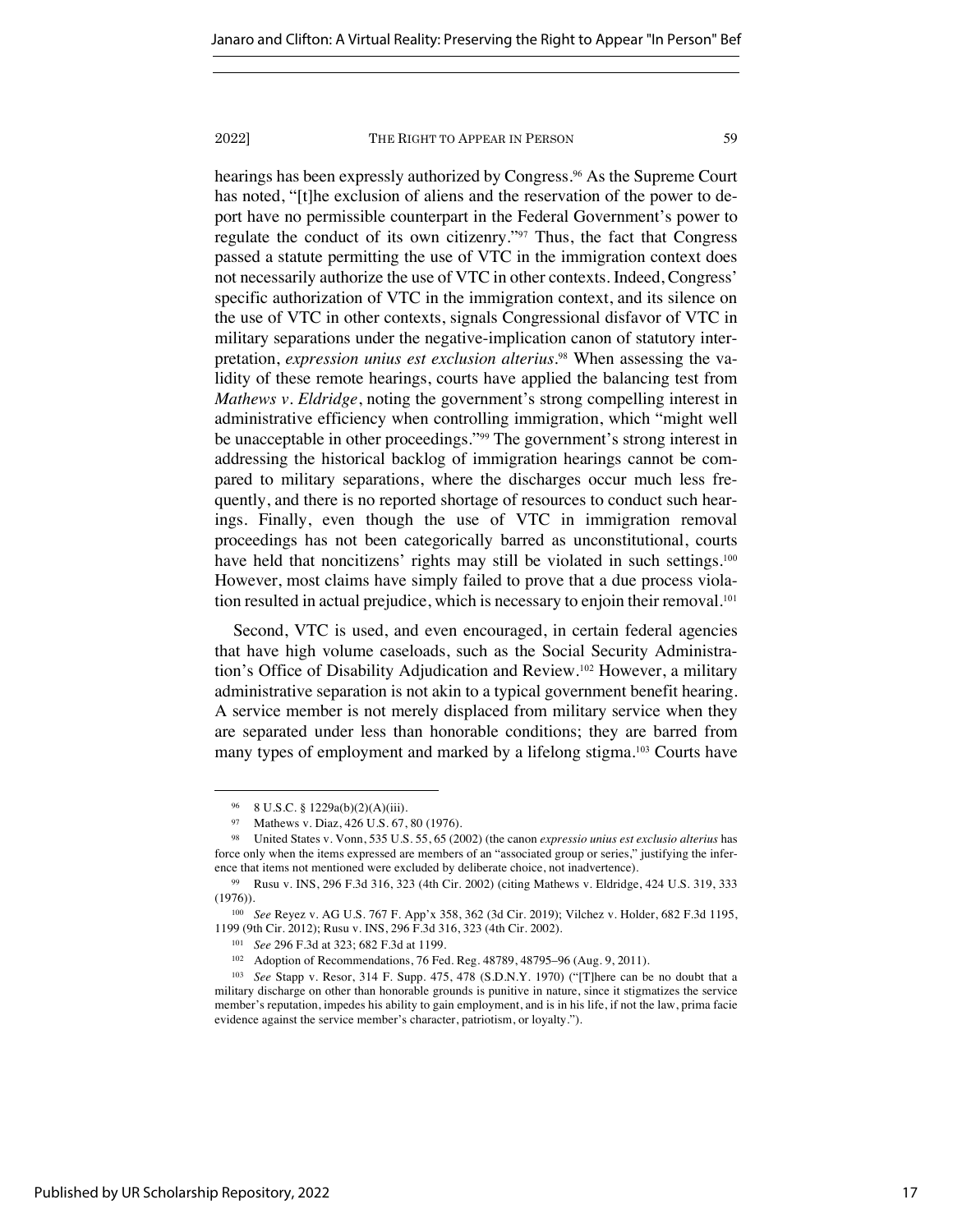recognized the reality of seeking employment when stigmatized by a less than honorable discharge, noting that "employers routinely ask discharged service personnel for documentation verifying their service and discharge. The truth of the matter is that military separation codes are known, understood, and available to the part of society that counts—i.e., employers." $104$ Additionally, the cases where courts have upheld the use of video or telephonic hearings in other administrative contexts typically do not rely heavily—or at all—on witness testimony, and they rarely involve the serious criminal matters seen in the military separation context.<sup>105</sup> Accordingly, the widespread acceptance of remote hearings in the civil context should not be applicable to military separations.<sup>106</sup>

Even in the context of a typical government employment termination or benefit hearing, the Administrative Conference of the United States, established by Congress to study the efficiency, adequacy, and fairness of the administrative procedures used by federal agencies, has cautioned against the use of VTC.<sup>107</sup> Specifically, in 2011, the Administrative Conference considered the use of VTC at administrative hearings within the federal government and advised limiting its use only to federal agencies that have high-volume caseloads.<sup>108</sup> Even so, the Conference recommended the use of VTC on a "voluntary basis and [to] allow a party to have an in-person hearing or proceedings if the party chooses to do so."<sup>109</sup> The recommendation considered agencies like the Department of Justice's Executive Office for Immigration Review, discussed *supra*, where procedural due process requirements are statutorily less stringent than those that apply at military administrative separation proceedings.<sup>110</sup> The federal government, writ large, should strive for consistency and fairness in administrative procedures. Hence, this

<sup>104</sup> May v. Gray, 708 F. Supp. 716, 722 (E.D.N.C. 1988).

<sup>105</sup> *See, e.g.*, William Beaumont Hosp., 370 N.L.R.B. No. 9 (N.L.R.B. Aug. 13, 2020) (fair labor practice dispute); Morrison Healthcare, 369 N.L.R.B. No. 76, 1, 2 (N.L.R.B. May 11, 2020) ("[W]here a hearing does not include witness testimony, the Regional Director may proceed with a telephonic preelection hearing.").

<sup>&</sup>lt;sup>106</sup> Numerous state courts have also held that compelled use of remote technology in child custody disputes does not violate parents' due process rights, although parents' interests in maintaining custody of their children are great. *E.g.*, TJH, 485 P.3d 408, 415–16 (Wyo. 2021); E.C., 2021 IL App (1st) 21097-U. However, in upholding the use of compelled virtual hearings in custody disputes, courts have considered not just the parents' interests in having an in-person hearing, but also the child's interest in receiving a timely custody determination. J.S., 167 N.E.3d 712 (Ind. App. 2021); *in re* TJH, 485 P.3d 408 (Wyo. 2021); *ex rel.* E.C., 2021 IL App (1st) 210197-U. Thus, the existence of this third-party interest in the family law context distinguishes the use of remote technology from the context of administrative separations in the military.

<sup>107</sup> Adoption of Recommendations, 76 Fed. Reg. 48789, 48796 (Aug. 9, 2011).

<sup>&</sup>lt;sup>108</sup> See id. (highlighting the Social Security Administration's Office of Disability Adjudication and Review as an agency with a high-volume caseload, having conducted a total of 120,624 Video hearings in 2010. The Coast Guard in contrast, held approximately 33 administrative separation hearings in 2020).

<sup>109</sup> *Id.*

<sup>110</sup> *Id.* at 48795.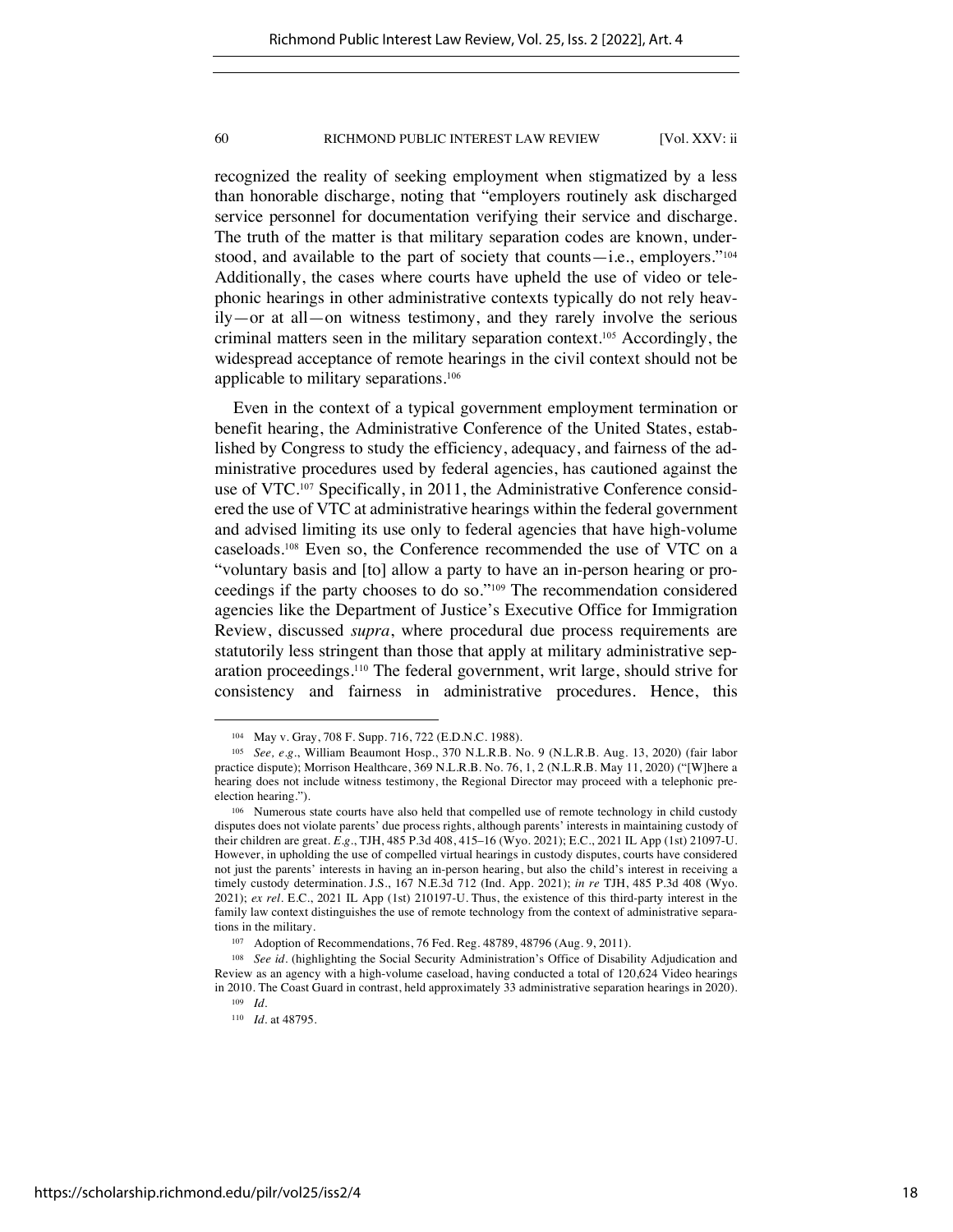recommendation, when considered along with the intent of Congress and military commanders, weighs strongly in favor of, at minimum, the armed services adhering to in-person hearings when service members are being involuntarily separated.

# *iv. Special Considerations for the COVID-19 Pandemic*

It is also important to address the use of remote technology in response to the dangerous environment posed by the COVID-19 pandemic. Courts have indicated an unwillingness to second-guess an executive agency's determination that holding remote proceedings is necessary to promote public health and to promptly resolve open matters during a pandemic.<sup>111</sup> Further, pursuant to the Coronavirus Aid, Relief, and Economic Security ("CARES") Act, the Judicial Conference, an administrative policy-making body for the federal courts, approved the use of VTC for certain criminal and civil proceedings throughout the duration of the COVID-19 national emergency.<sup>112</sup>

There is no dispute that holding administrative boards remotely is a logical way to reduce the risk of infection to military members while adjudicating a member's case in a timely manner. However, Congress relied on very similar reasoning when it suspended in-person separation hearings amidst the nation's state of emergency in World War II. As history has shown, this more summary procedure resulted in hundreds of officers being unjustly separated, and Congress shortly thereafter condemned the practice as a grave error.<sup>113</sup>

Today, in-person separation boards can and have been implemented during the COVID-19 pandemic in a safe manner. An administrative separation board can be conducted with less than ten people in a room and thus can easily satisfy social distancing requirements. Accordingly, service members should have the ultimate right to waive an in-person hearing if, after consulting with counsel and considering their own medical condition, they believe it is in their best interest to have a virtual hearing. Otherwise, the fact that inperson administrative separation hearings have occurred in all the armed services throughout the COVID-19 pandemic is evidence that there is no compelling government interest in mandating the use of VTC technology at

<sup>111</sup> *E.g.*, Nat'l Immigration Project of the Nat'l Lawyers Guild v. Exec. Office of Immigration Review, 456 F. Supp. 3d 16, at \*40–41 (D.D.C. 2020); Doe v. Transylvania Univ., 2020 U.S. Dist. LEXIS 63965, at \*37 (E.D. Ky. 2020); MPLX Ozark Pipe Line LLC, 171 F.E.R.C. P 63018, at \*66140 (F.E.R.C.) (May 4, 2020).

<sup>112</sup> CARES Act, Pub. L. No. 116-136 (2020); *Judiciary Authorizes Video/Audio Access During COVID-19 Pandemic*, U.S. CTS. (Mar. 31, 2020), https://www.uscourts.gov/news/2020/03/31/judiciaryauthorizes-videoaudio-access-during-covid-19-pandemic.

<sup>113</sup> *See* S. Rep. No. 556, at 2 (1941); H.R. Rep. No. 816, at 6 (1947); S. Rep. No. 1543, at 3 (1948); *Subcommittee Hearings on H.R. 2744 to Provide for the Selection for Elimination and Retirement of Officers of the Regular Army, for the Equalization of Retirement Benefits for Members of the Army of the United States*, 80th Cong. 3340, 3541 (1947).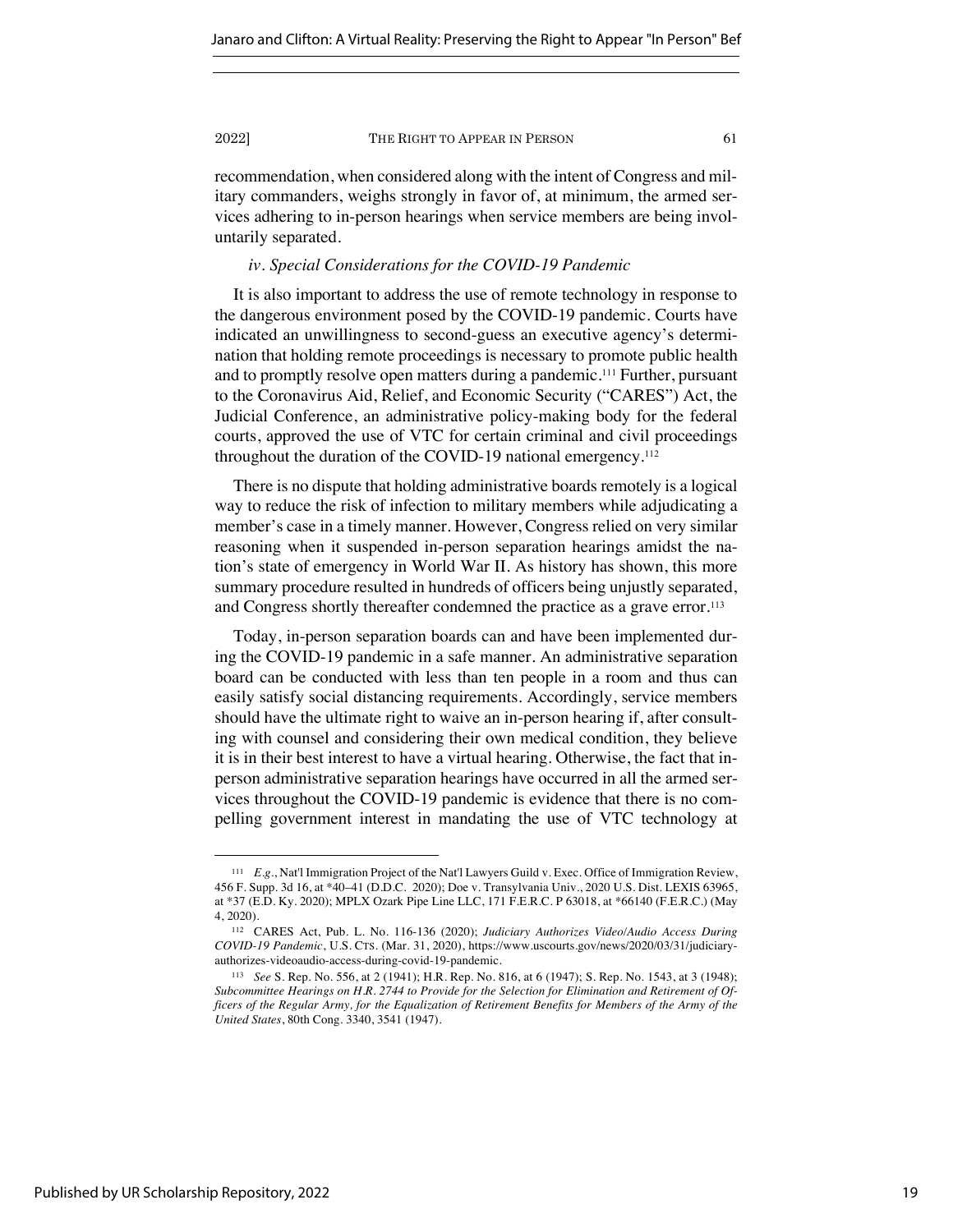administrative separation hearings.

# III. ADMINISTRATIVE PROCEDURE ACT AS A REMEDY

In addition to any due process violations, Section III examines how service policies may run afoul of the Administrative Procedure Act ("APA") when they contemplate using VTC at separation proceedings in violation of superseding military policies.<sup>114</sup> Specifically, DoD regulations provide enlisted members in each military department with the "right to be present at the [separation] hearing."<sup>115</sup> Similarly, the Coast Guard, which is one of the six armed forces but is not considered a military department, <sup>116</sup> has provided all of its members with the right to be present at involuntary separation proceedings. As a case study, this paper will examine how, without changing its superseding regulations, a recent Coast Guard policy authorizing VTC in enlisted administrative separation proceedings violates the APA. Although the authors are not aware of any other service policy that has yet to authorize VTC at separation proceedings, an analysis of the Coast Guard's policy is relevant to assessing potential future policy changes that may be implemented by another military branch.

# *A. Relevant Coast Guard Policies*

The Coast Guard's policies concerning administrative separations are promulgated in several different service instructions. First, the Coast Guard Administrative Investigations Manual ("AIM") is a Commandant Instruction that details the specific rights and procedural processes that members must be afforded during various types of administrative hearings, including separation proceedings.117 Specifically, the AIM protects a service member's right "[t]o be present" at separation proceedings.118 Similarly, the Coast Guard Manual for Military Separations ("MMS") is another Commandant Instruction that establishes the Coast Guard's policy and procedures for

<sup>114</sup> This part focuses on *enlisted* separation boards. However, the arguments in this section would also be generally applicable to a military services' attempt to conduct involuntary separation proceedings for *officers* due to the statutory right for officers to appear "in person" before a separation board of inquiry. *See* Defense Officer Personnel Management Act of 1980, Pub. L. No. 96-513, 94 Stat. 2835.

<sup>115</sup> U.S. DEP'T OF DEF., INSTR. 1332.14.

<sup>116</sup> 10 U.S.C. § 101(a)(4).

<sup>117</sup> U.S. COAST GUARD, ADMINISTRATIVE INVESTIGATIONS MANUAL 1 (2007), https://media.defense.gov/2017/Mar/24/2001721520/-1/-1/0/CIM\_5830\_1A.PDF [hereinafter ADMINISTRATIVE INVESTIGATIONS MANUAL].

<sup>118</sup> *Id.* at 10-1, 10-2. According to the AIM, an administrative separation board is a formal administrative investigation in which a Party is designated and afforded a hearing. The AIM emphasizes that a formal investigation and hearing is necessary where there is "a substantial risk of injustice to the individual or individuals if they were not afforded the rights of a Party during the investigation." In the context of a formal investigation, the AIM also states that "'due process' means giving persons all the procedural protections necessary." *Id.* at 3-6.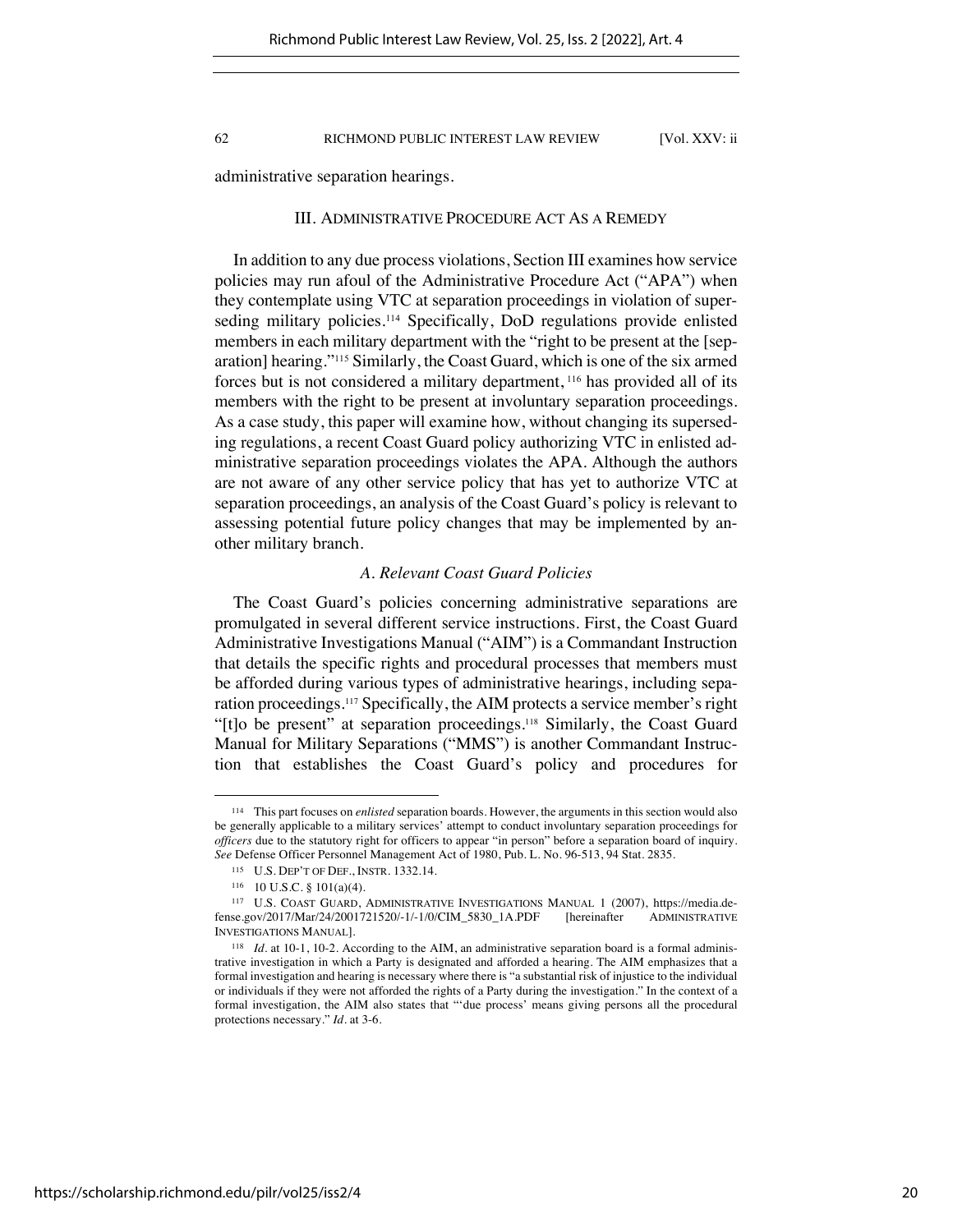separations.<sup>119</sup> Like the AIM, the MMS does not contemplate the use of VTC at separation proceedings, but instead states that all members subject to an other than honorable discharge have "the right to present the case to an administrative discharge board" according to the procedures outlined in the AIM.<sup>120</sup>

A third relevant instruction for administrative separation boards is the Enlisted Personnel Administrative Boards ("EPAB") Manual.<sup>121</sup> The EPAB is a subordinate instruction issued pursuant to the AIM and MMS, promulgated by the Commander of the Coast Guard's Personnel Service Center, who is a subordinate of the Commandant.<sup>122</sup> The EPAB explicitly protects an enlisted service member's right "[t]o *be present* during board proceedings."123 However, the EPAB interprets this right to also permit the service member, witnesses, and other participants to "appear through the use of [VTC]" when the board president determines the use of such technology "to be beneficial to the proceedings."124 During the COVID-19 pandemic, the Coast Guard interpreted this policy as allowing separation boards to be conducted entirely over VTC.<sup>125</sup>

# *B. APA Concerns*

# *i. Justiciability*

Service members involuntarily separated using VTC, contrary to procedural protections, can seek redress from the government through the APA. The APA entitles any person who has been legally wronged by a federal agency to obtain judicial review, thereby waiving sovereign immunity of the United States.126 The APA requires federal agencies, including the armed services, to follow their own published procedures.127 Although great deference is given to military decision-making, courts do not abdicate their duty to

<sup>119</sup> U.S. COAST GUARD, MILITARY SEPARATIONS 1 (2018), https://media.defense.gov/2019/Dec/09/2002222065/-1/-1/0/CIM\_1000\_4.PDF**.**

<sup>120</sup> *Id.* at 1-117.

<sup>121</sup> ENLISTED ADMINISTRATIVE BOARDS MANUAL, *supra* note 60.

<sup>122</sup> *See id.*

<sup>123</sup> *Id.* at 1-6.

<sup>124</sup> *Id.* at 5-2.

<sup>125</sup> *See* U.S. COAST GUARD, *supra* note 61.

<sup>126</sup> 5 U.S.C. § 702 (2021); Martinez v. United States, 26 Cl. Ct. 1471, 1476 (1992).

<sup>127</sup> Crane v. Sec'y of the Army, 92 F. Supp. 2d. 155, 164 (W.D.N.Y. 2000) (citing Smith v. Resor, 406 F.2d 141, 145 (2d Cir.1969)); *see also* Montilla v. I.N.S., 926 F.2d 162, 167 (2d Cir. 1991) (holding that "'where the rights of individuals are affected, it is incumbent upon agencies to follow their own procedures'" (quoting Morton v. Ruiz, 415 U.S. 199, 235, 39 L. Ed. 2d 270, 94 S. Ct. 1055 (1974))).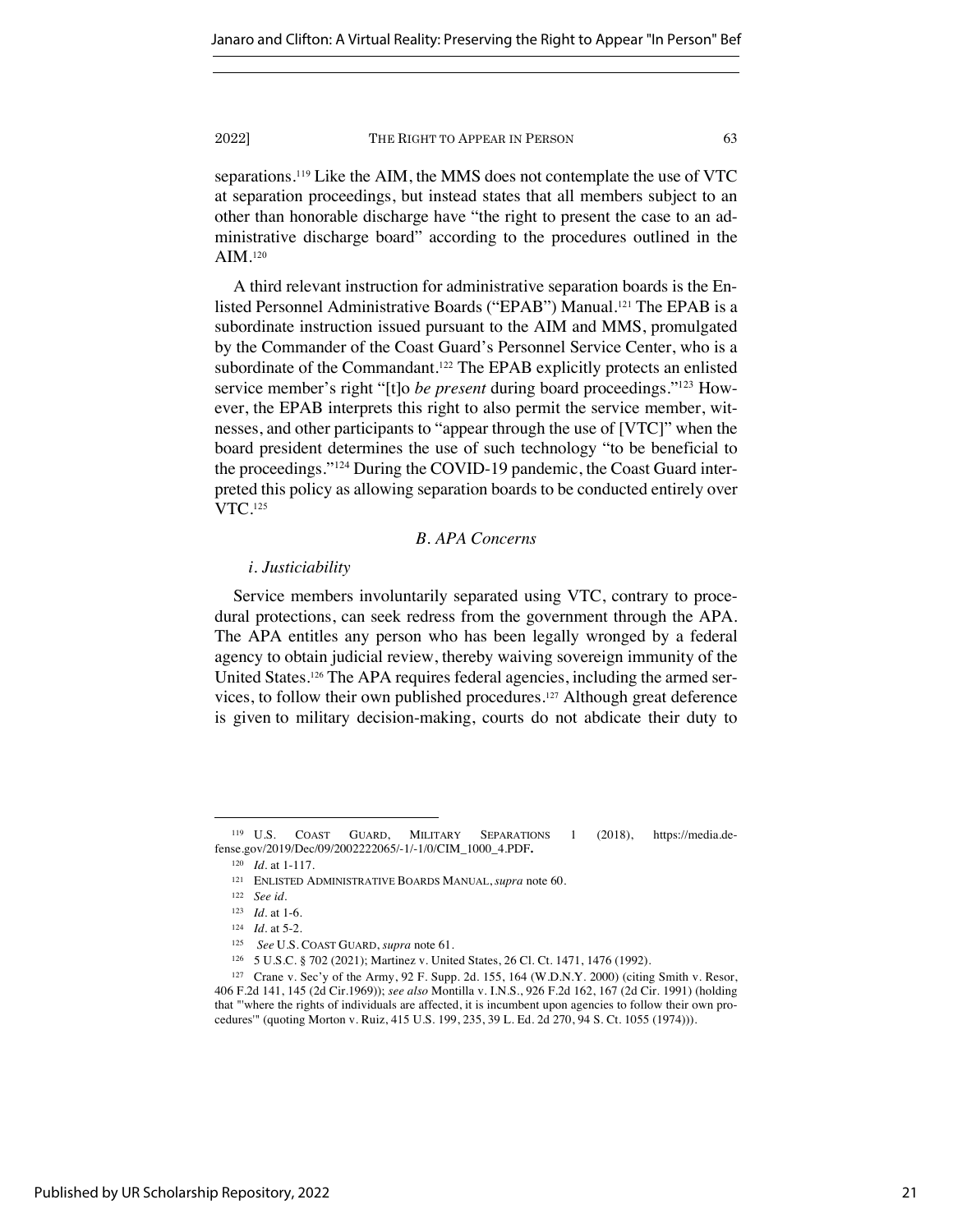review military actions that violate their own regulations.128 When the military chooses to introduce its own procedural limits, a federal court may review any violations of such limits even if the underlying decision is nonjusticiable.129 In such circumstances, the court "merely determines whether the procedures were followed by applying the facts to the statutory or regulatory standard."<sup>130</sup>

Also relevant to service members seeking relief in federal court are the Tucker Act and the Military Pay Act.131 Service members can sue the federal government through the Tucker Act, which gives federal courts "jurisdiction to render judgment upon any claim against the United States founded either upon the Constitution, or any Act of Congress or any regulation of an executive department."132 Although the claim must be one for money damages not sounding in tort, federal courts have been granted jurisdiction to "provide an entire remedy and to complete the relief afforded by the judgment" and have been authorized to "issue orders directing restoration to office or position and correction of applicable records."133

In the context of military discharge cases, the applicable "money-mandating" statute that is generally invoked is the Military Pay Act.134 In order to bring a military discharge case in the Court of Federal Claims, a service member must allege that, because of unlawful discharge, they are entitled to money in the form of the pay that they otherwise would have received but for the unlawful discharge.135 Thus, service members of the armed forces wrongfully discharged before the current end of their enlistment would have the right to pay based on procedural irregularity or a failure to comply with the service's own applicable regulations.136 The application of the APA, Tucker Act, and Military Pay Act to administrative separations exposes the armed services to financial and reputational harm when service members seek relief

<sup>128</sup> 92 F. Supp. 2d. at 164–65 (W.D.N.Y. 2000) (citing Gunning v. Walker, 663 F. Supp. 941, 943 (D.Conn. 1987)); *see also* Phillips v. United States, 910 F. Supp. 101, 108 (holding that the APA requires the United States Military Academy to act in accordance with the procedures it has imposed upon itself to ensure that due process requirements are met).

<sup>129</sup> *See, e.g.*, Lippmann v. United States, 127 Fed. Cl. 238, 244 (2016) (citing Murphy v. United States 993 F.2d 871, 873 (Fed. Cir. 1993)); Mack v. Rumsfeld, 784 F.2d 438, 439 (2d Cir.1986); *see also* Crawford v. Cushman, 531 F.2d 1114, 1120 (2d Cir.1976) (citing Harmon v. Brucker, 355 U.S. 579 (1958)).

<sup>130</sup> 127 Fed. Cl. at 244 (2016) (citing 993 F.2d at 873).

<sup>131</sup> 28 U.S.C. § 1491; 37 U.S.C. § 204.

<sup>132</sup> 28 U.S.C. § 1491(a)(1); *see also* United States v. Mitchell*,* 463 U.S. 206, 212 (1983).

<sup>133</sup> United States v. King, 395 U.S. 1, 2-3 (1969); 28 U.S.C. § 1491(a)(1)–(2).

<sup>134</sup> Lippmann v. United States, 127 Fed.Cl. 238, 246 (2016) (citing Martinez v. United States, 333 F.3d 1295, 1303 (Fed. Cir. 2003)).

<sup>135</sup> *Id.*

<sup>136</sup> *See* Fisher v. United States, 402 F.3d 1167, 1177 (Fed. Cir. 2005).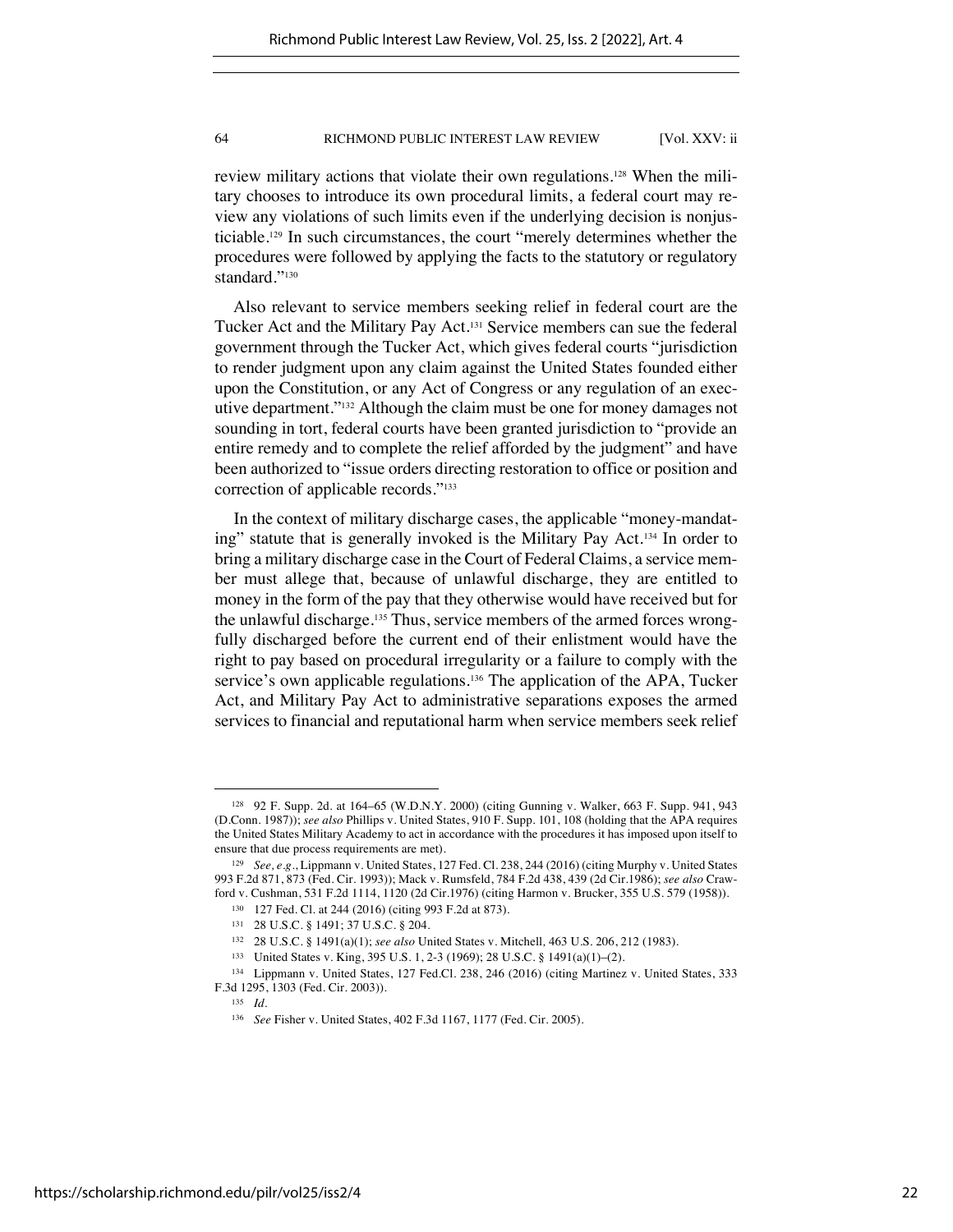for violations of their due process rights at these administrative separation hearings.

# *ii. Agency Deference*

Proponents of VTC technology may argue that using VTC at administrative separation hearings is permissible because federal courts should give deference to an agency's interpretation of a rule. Because the EPAB permits the use of VTC, the Coast Guard might argue this policy fulfills the member's right "to be present" outlined in the AIM.137 However, in order to receive such deference, the agency's interpretation of their own regulation must pass the multi-factor test set out in *Kisor v. Wilkie*. <sup>138</sup> Two parts of this test are particularly relevant here. First, the agency's interpretation of its regulation must "implicate its substantive expertise," as "the basis for deference ebbs when the subject of a dispute is distant from agency's ordinary duties."139 In this context, the Coast Guard regulation permitting the use of VTC does not implicate any area of military expertise. Rather, the regulation involves procedural due process—a matter which the courts are best suited to interpret.<sup>140</sup>

Second, the regulation at issue must be "genuinely ambiguous" after exhausting "all the traditional tools of construction," including the "text, structure, history and purpose of the regulation."141 Here, the AIM affords service members the explicit guarantee to be "present" at separation proceedings. The AIM is silent as to the use of VTC, despite the technology's viability in 2007 when the manual was published.142 Per the *expressio unius est exclusion alterius* canon of construction, the positive expression of one matter implies the exclusion of others, suggesting that the policy in the AIM is not ambiguous as to whether the right to be "present" encompasses the use of VTC.143 Further, physical presence is necessary in order to protect other rights provided in the AIM. For example, the AIM guarantees a right "to examine and to object to the introduction of documentary and physical evidence as well as

<sup>137</sup> ENLISTED ADMINISTRATIVE BOARDS MANUAL, *supra* note 60 at 5-2.

<sup>138</sup> Kisor v. Wilkie, 139 S. Ct. 2400, 2403 (2019). Specifically, *Kisor* expanded on the requirements necessary for an agency to receive *Auer* deference when interpreting its own regulations by establishing a five-step test. *See id.* at 2403 (citing Auer v. Robbins, 519 U.S. 452 (1997)).

<sup>139</sup> *Id.*

<sup>140</sup> ENLISTED ADMINISTRATIVE BOARDS MANUAL, *supra* note 60 at 1-14 (2014) (guaranteeing due process in separation proceedings).

<sup>141</sup> Kisor v. Wilkie, 139 S. Ct. 2400, 2404 (2019).

<sup>142</sup> A Notice by the Administrative Conference of the United States, 76 Fed. Reg. 48789 (Aug. 09, 2011) ("Since the early 1990s, video teleconferencing technology ('VTC') has been explored by various entities in the public and private sectors for its potential use in administrative hearings and other adjudicatory proceedings.").

<sup>143</sup> *See* Christensen v. Harris County, 529 U.S. 576, 583 (2000) ("We accept the proposition that '[w]hen a statute limits a thing to be done in a particular mode, it includes a negative of any other mode.'").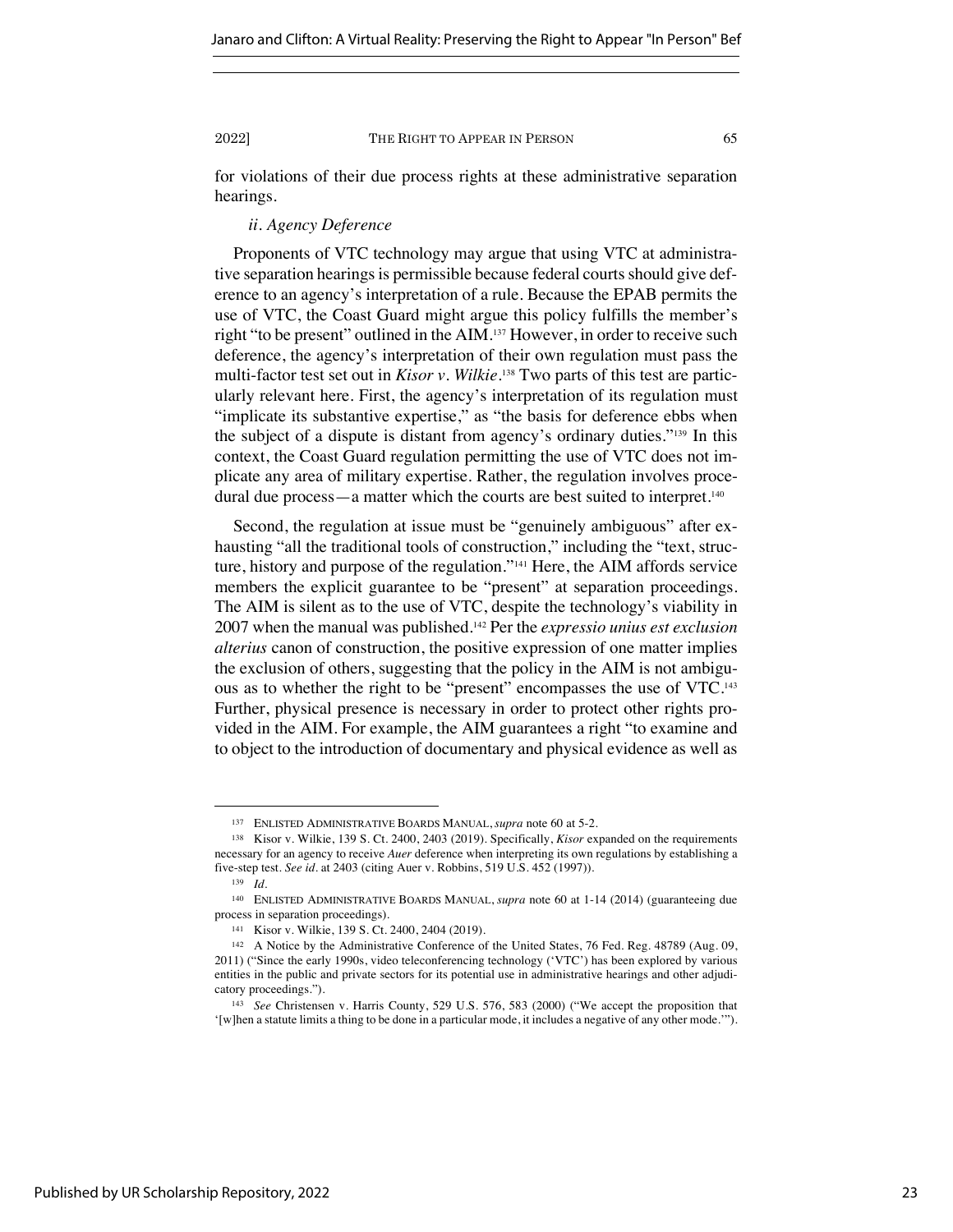written statements."<sup>144</sup> The fact that it would be physically impossible to adequately examine and confront physical evidence from a remote location reinforces the requirement of an in-person appearance before a board. Thus, the explicit requirement for an in-person appearance at administrative separation hearings, and the silence on VTC technology use as a substitute, suggests that the Coast Guard is not entitled to deference when interpreting the member's right "to be present" outlined in the AIM.<sup>145</sup>

# *iii. Authorization of VTC is Contrary to the APA*

The authorization of VTC in a subsidiary Coast Guard regulation is contrary to the Coast Guard's own superseding regulations and therefore a violation of the APA.<sup>146</sup> Although the Commandant permissibly delegated authority to the Personnel Service Center to establish Coast Guard policy governing enlisted separation boards, the EPAB's policy on the use VTC technology exceeds the scope of this authority. An administrative separation is a formal administrative investigation.<sup>147</sup> The AIM states that for formal investigations, members must be "accorded their *rights to be present* and challenge evidence."148 Because the EPAB permits using VTC, contrary to the AIM's guarantee of the right to appear in person in a formal investigation, the EPAB has exceeded its delegated authority; as such, a hearing using VTC no longer affords the rights guaranteed in a formal investigation. Additionally, as discussed in Section II, courts generally will not interpret the right to be "present" as encompassing the use of VTC, unless explicitly stated by the statute or regulation. <sup>149</sup> Because neither the AIM nor the MMS explicitly contemplates the use of VTC in administrative separation proceedings, the EPAB policy permitting the use of the VTC is contrary to the Coast Guard's own regulations.

<sup>144</sup> ADMINISTRATIVE INVESTIGATIONS MANUAL, *supra* note 117 at 10-1.

<sup>145</sup> Kisor v. Wilke, 139 S. Ct. 2400, 2404 (2019). A third step in the *Kisor* test states that a court may not defer to a new interpretation that creates an unfair surprise. *Id.* at 2407. In practice, the Coast Guard has entitled its service members to an opportunity to defend themselves in person against an unjust discharge and even seek retention. Indeed, the Coast Guard has provisions protecting this right in all of its manuals that deal with administratively separating service members from the Service. *See* ADMINISTRATIVE INVESTIGATIONS MANUAL, *supra* note 117; ENLISTED ADMINISTRATIVE BOARDS MANUAL, *supra* note 60; MILITARY SEPARATIONS, *supra* note 119. Thus, service members' reliance on such entitlements and practice is expected and reasonable. Yet, the EPAB's VTC policy eliminates this right to appear in person without any consideration of reliance interests on the previous guarantee of the right to appear in person.

<sup>146</sup> *See* Montilla v. I.N.S., 926 F.2d 162, 169 (2d Cir. 1991)

<sup>&</sup>lt;sup>147</sup> "The Coast Guard enlisted service member whose conduct or performance of duty is under review by an administrative board is the 'respondent.' Although the respondent in an administrative board is a 'party' to a formal investigation as defined in Article 1.D.8. of the AIM, he or she shall be referred to as the 'respondent' in all board records and reports to ensure consistent application of terms." ENLISTED ADMINISTRATIVE BOARDS MANUAL, *supra* note 60 at 1-2.

<sup>148</sup> *Id.* at 1-3.

<sup>149</sup> *See infra* Section II.B.3.a.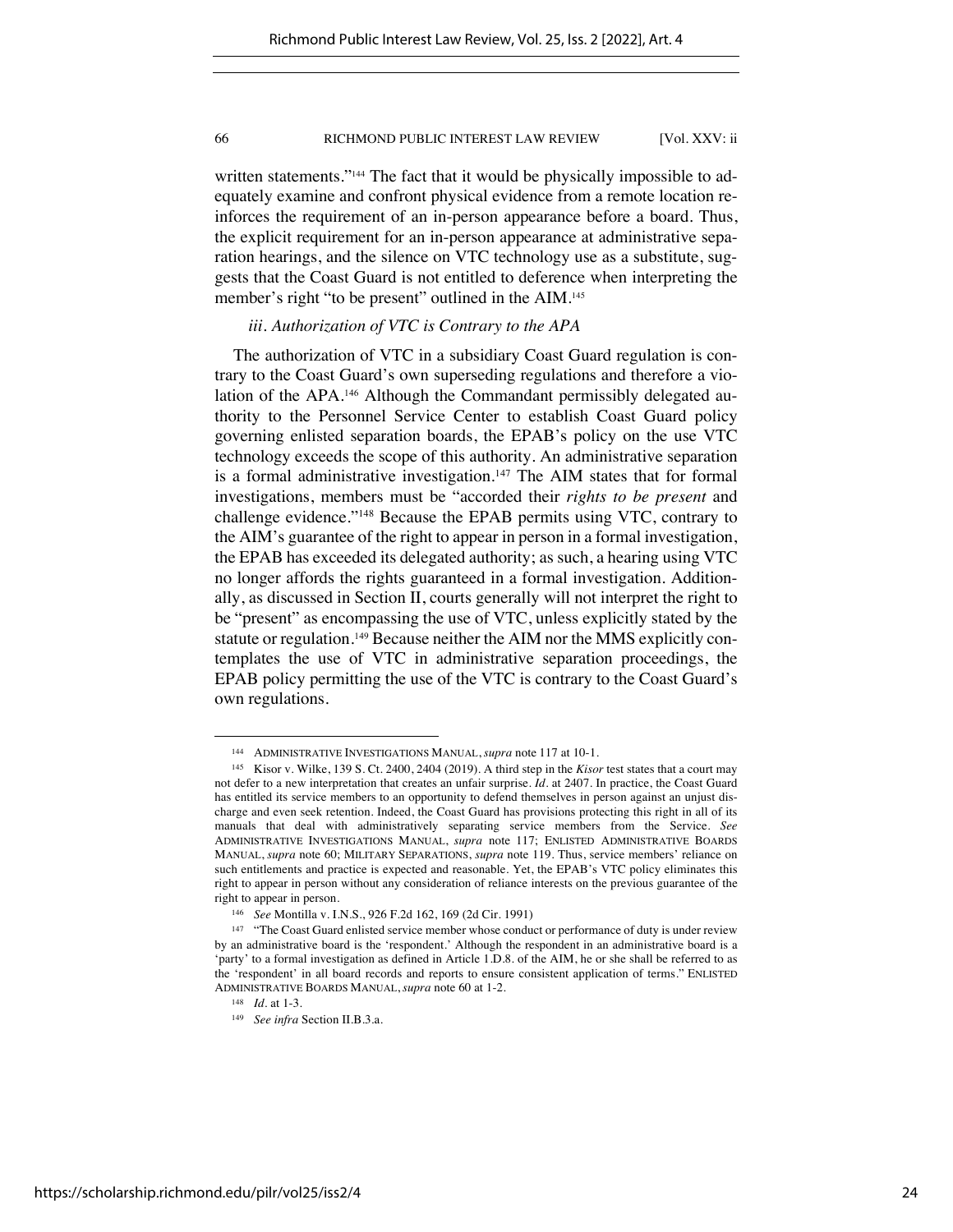# **CONCLUSION**

The use of VTC does not satisfy a service member's right to appear in person before an administrative separation board. Due to the broad prosecutorial and administrative discretion afforded to military commanders, Congress has historically emphasized the importance of allowing service members the opportunity to present a defense in person at separation proceedings. Additionally, the quasi-criminal nature of administrative separation proceedings creates situations incomparable to civil hearings where the use of VTC has been held to be constitutional. A military administrative separation board conducted by VTC would violate the APA, at least in the case of the Coast Guard, where a comprehensive examination of the different regulations governing administrative separations warrants this conclusion. The Coast Guard, and presumably other federal agencies, often have conflicting or contradictory regulations and authorities, especially concerning the use of a burgeoning technology. The Coast Guard is headed dangerously close to violating the procedural rights of enlisted service members facing involuntary separation under other than honorable conditions. Because VTC has yet to be used at an administrative separation hearing, the Coast Guard (and other armed services similarly situated) have the opportunity to chart a course correction before any military member suffers such a due process violation.